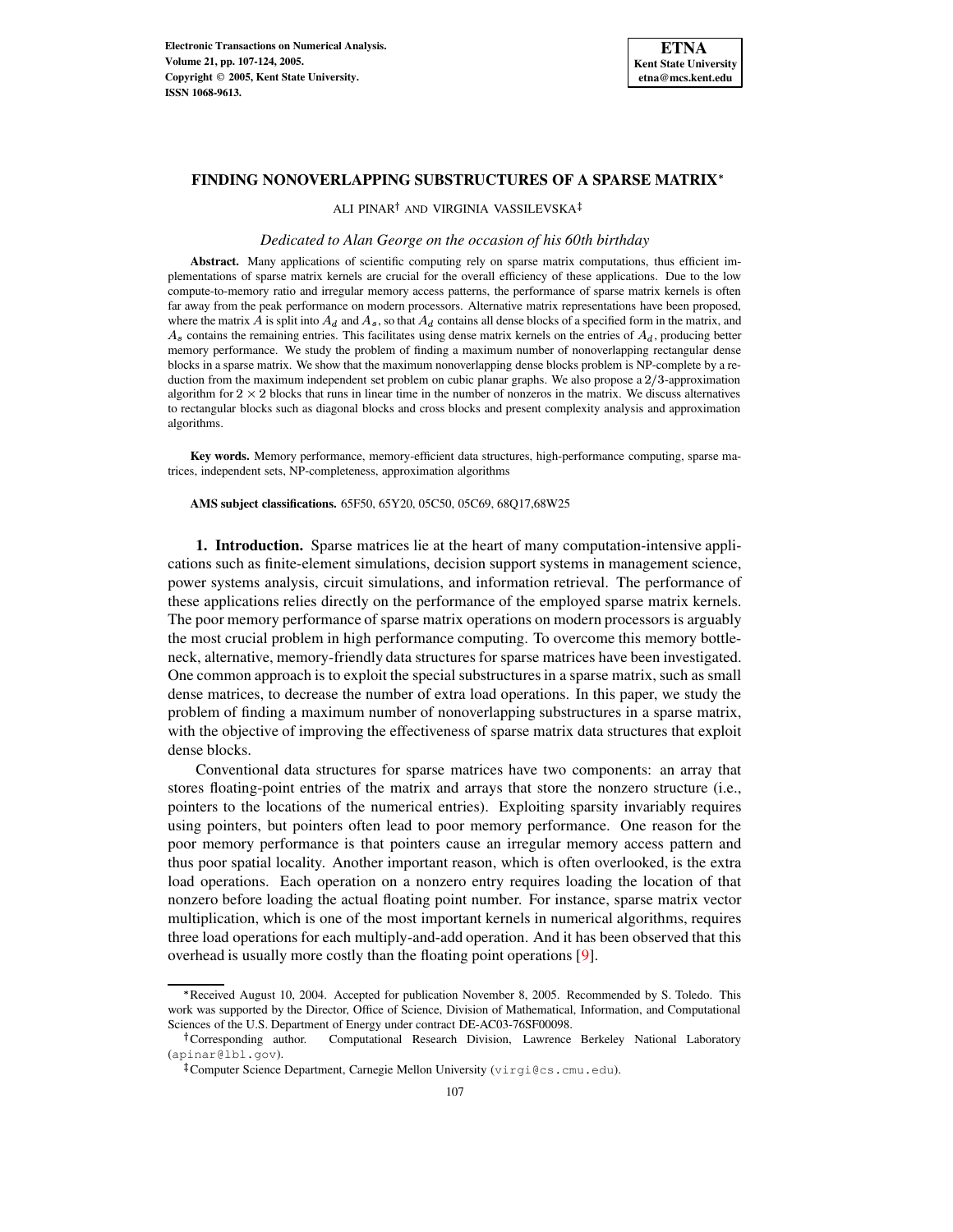#### 108 A. PINAR AND V. VASSILEVSKA

$$
\begin{pmatrix}\nx & x & x \\
x & x \\
x & x & x \\
x & x & x\n\end{pmatrix} = \begin{pmatrix}\nx & x \\
x & x \\
x & x\n\end{pmatrix} + \begin{pmatrix}\nx & x \\
x & x \\
x & x\n\end{pmatrix}
$$

#### <span id="page-1-0"></span>FIG. 1.1. *Matrix splitting.*

Recent studies have investigated improving memory performance of sparse matrix operations by reducing the number of extra load operations [\[9,](#page-16-0) [11,](#page-17-0) [13,](#page-17-1) [15\]](#page-17-2). Bik and Wijshoff propose algorithms to detect particular sparsity structures of a matrix, such as banded and blocked forms [\[4\]](#page-16-1). Toledo [\[13\]](#page-17-1) studies splitting the matrix as  $A = A_{12} + A_{11}$ , where  $A_{12}$ includes  $1 \times 2$  blocks of the matrix (two nonzeros in consecutive positions on the same row), and  $A_{11}$  covers the remaining nonzeros, as illustrated in Fig. [1.1.](#page-1-0) Notice that it is sufficient to store one pointer for each block in  $A_{12}$ . Pinar and Heath study the reordering problem to increase the sizes of these blocks [\[11\]](#page-17-0). They propose a graph model to reduce the matrix ordering problem to the traveling salesperson problem. Vuduc *et al.* study various blocking techniques to decrease load operations and improve cache utilization [\[15\]](#page-17-2). Significant speedups in large experimental sets have been observed, which motivates searching for larger blocks in the matrix for better performance. The splitting operation can be generalized to exploit various substructures. For instance, one can split the matrix into  $A = A_d + A_s$ , where  $A_d$  contains all specified substructures, and  $A_s$  contains the remaining entries. For a specified substructure, having more entries in  $A_d$  merits fewer load operations, thus better memory performance. This calls for efficient algorithms to find a maximum number of nonoverlapping substructures in a sparse matrix. A greedy algorithm is sufficient to find a maximum number of nonoverlapping  $m \times n$  dense matrices when  $m = 1$  or  $n = 1$ . However, this problem is much harder when  $m, n \geq 2$ .

We study the problem of finding a maximum number of nonoverlapping substructures of a sparse matrix, which we call the *maximum nonoverlapping substructures* problem. We focus on  $m \times n$  dense blocks as a substructure, since they are common in sparse matrices arising in various applications, and their usage can effectively decrease the number of extra load operations. We call this problem the *maximum nonoverlapping dense blocks* problem. In Section 2, we define the problem formally and investigate its relation to the maximum independent set problem. We define a class of graphs for which the independent set problem is equivalent to the maximum nonoverlapping dense blocks problem. In Section [3,](#page-5-0) we use this relation to prove that the maximum nonoverlapping dense blocks problem is NP-complete. Our proof uses a reduction from the maximum independent set problem on cubic planar graphs and adopts orthogonal drawings of planar graphs. Section [4](#page-8-0) presents an approximation algorithm for the problem. Since our techniques will potentially be used at application run-time, we are interested in fast and effective heuristics for the preprocessing cost to be amortized over the speedups in subsequent sparse matrix operations. Our algorithms require only linear time and space, and generate solutions whose sizes are within  $2/3$  of the optimal for  $2 \times 2$  blocks. In Section [5,](#page-13-0) we discuss alternative patterns to rectangular blocks. We show how the problems of finding rectangular and diagonal blocks can be transformed to each other to conclude that finding the maximum number of nonoverlapping diagonal blocks is NP-hard. We show how to use the approximation algorithm for rectangular dense blocks to obtain a linear 2/3-approximation algorithm for diagonal blocks. We also discuss cross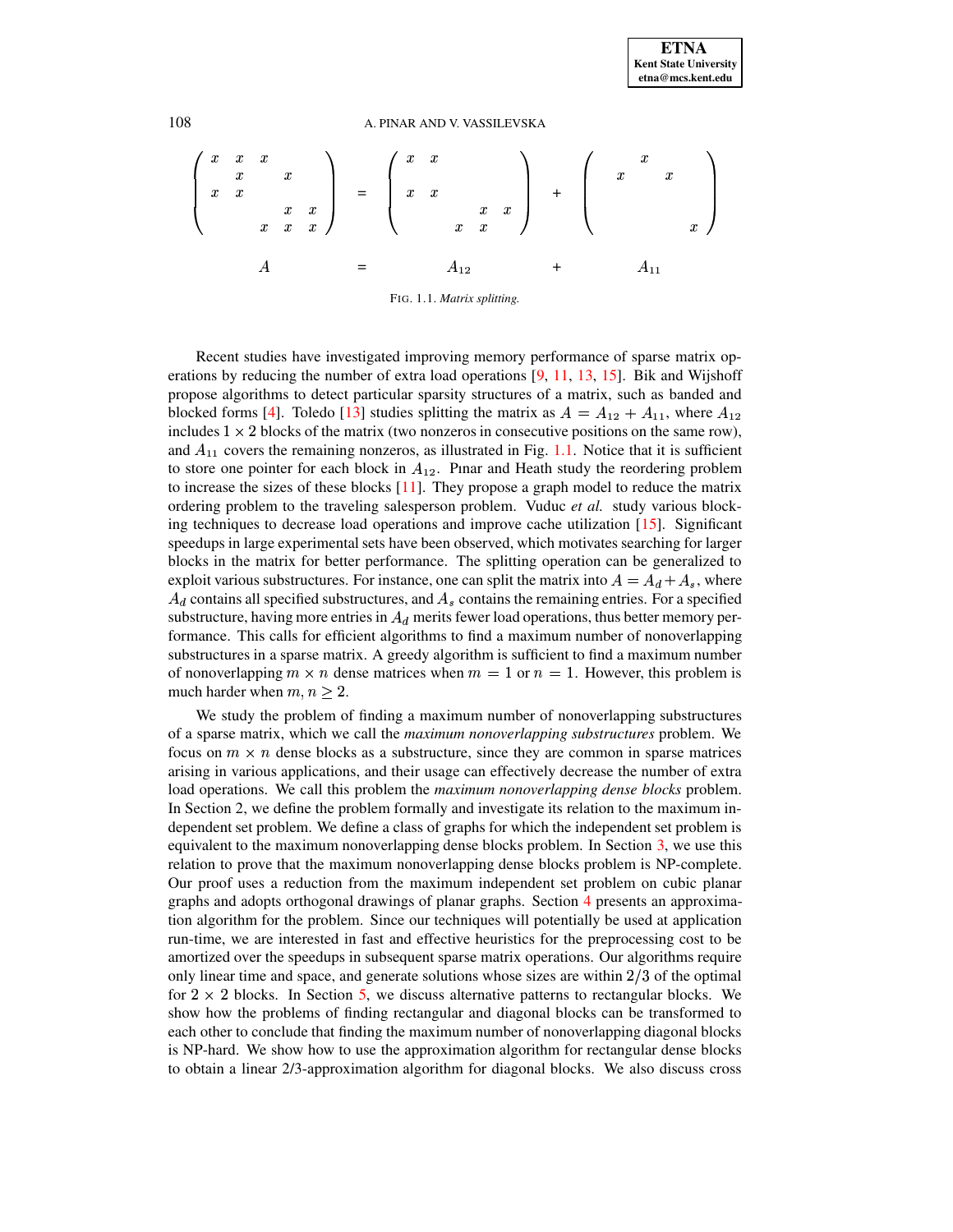blocks and their variations. We present some open problems in Section [6](#page-15-0) and conclude with Section [7.](#page-16-2)

This problem has only recently started to draw the attention of the sparse matrix community, but has been studied under different names as a combinatorial optimization problem. Fowler *et al.* [\[6\]](#page-16-3) study this problem as a geometric embedding problem and prove it is NP-Complete by reduction from the 3-satisfiability problem (3SAT)<sup>[1](#page-2-0)</sup>. Berman *et al.* [\[3\]](#page-16-4) discuss a similar problem as the optimal tile salvage problem. In the optimal tile salvage problem, we are given an  $\sqrt{N} \times \sqrt{N}$  region of the plane tiled with unit squares, some of which have been removed. The task is to find a maximum number of functional nonoverlapping  $m \times n$  tiled rectangles. The difference between our problem and the optimal tile salvage problem is that in the tile salvage problem the tiles are allowed to be in any orientation  $(m \times n \text{ or } n \times m)$ , whereas in our case the orientation is fixed (only  $m \times n$ ). The NP-completeness proof of the tile salvage problem by Berman *et al.* is based on the flexibility in the orientation of the dense block, and thus is not applicable to our problem. Berman *et al.* describe a polynomial time approximation scheme, which for all  $\delta>0$ ,  $\epsilon=O(1/\sqrt{\delta\log M})$ , where M is the optimal solution value, gives an  $(1 - \epsilon)$ -approximation. Their algorithm is based on maximum planar H-matching, which runs in  $O(N^{1+\delta})$  steps, and can be applied to find square blocks where the two problems coincide. Baker [\[2\]](#page-16-5) also has an algorithm for square blocks, which runs in  $O(8^kN)$ -time and  $O(4^kN)$  space and produces a  $(k - 1)/k$ -approximation. Hochbaum and Maass [\[8\]](#page-16-6) also describe an algorithm for square blocks that gives a  $(k-1)/k$ approximation, but runs in  $O(m^2k^2N^{k^2})$  time to find  $m \times m$  blocks on an  $N \times N$  grid. Arikati *et al.* [\[1\]](#page-16-7) study this problem as the two-dimensional pattern matching problem, and describe an approximation algorithm that runs in  $O(N \lg N)$  time and produces solutions that are only  $O(1/\sqrt{\log \log N})$  away from an optimal solution. They describe another algorithm that runs in  $O(kN)$ , and produces solutions that are within  $(k-1)/k$  of the optimal. For our purposes, we need algorithms that are very fast and do not require auxiliary data structures. The greedy approximation algorithms we propose are very simple, space-efficient, and require only a single pass through the matrix.

**2. Preliminaries.** In this section we define the problems formally, and present definitions and some preliminary results that will be used in the following sections.

**2.1. Problem Definition.** We investigate the problem of finding a maximum number of nonoverlapping matrix substructures of prescribed form and orientation.

DEFINITION 2.1. An  $m \times n$  pattern is a 0-1  $m \times n$  matrix  $\sigma$ . An oriented  $\sigma$ -substructure of *a* matrix A is an  $m \times n$  submatrix  $A_1$  in A so that  $A_1(i,j) \neq 0$  if  $\sigma(i,j) = 1$  for  $1 \leq i \leq m$ , and  $1 \leq j \leq n$ . Two substructures  $A_1$  and  $A_2$  overlap if they share nonzero entry in  $A_1$  with *coordinates*  $(i_1, j_1)$  *in*  $A_1$  *and*  $(i_2, j_2)$  *in*  $A_2$  *and*  $\sigma(i_1, j_1) = \sigma(i_2, j_2) = 1$ .

Given a particular pattern  $\sigma$ , we define the *maximum nonoverlapping*  $\sigma$ -*substructures* (MNS) problem as follows.

*Given an*  $M \times N$  *matrix*  $A$  *and integer*  $K$ *, does*  $A$  *contain*  $K$  *disjoint* <sup>x</sup>*-substructures?*

In this paper, we mostly focus on *dense blocks* due to their simplicity and their effectiveness in speeding up sparse matrix operations. A *dense block* of a matrix is a submatrix of specified size, all of whose entries are nonzero, i.e., it is a  $\sigma$ -substructure where  $\sigma$  is the all 1s matrix. We associate a dense block with its upper left entry. Two blocks overlap if they share a matrix entry. Formally,

*Given an*  $M \times N$  *matrix*  $A = (a_{ij})$ *, we say*  $b_{ij}$  *is an*  $m \times n$  *dense block*  $\int$  *in*  $A$  *iff*  $a_{kl} \neq 0$  *for all*  $k$  *and*  $l$  *such that*  $i \leq k \leq i + m \leq M$  *and* 

<span id="page-2-0"></span><sup>&</sup>lt;sup>1</sup>This has been pointed to us by a reviewer after the completion of this work.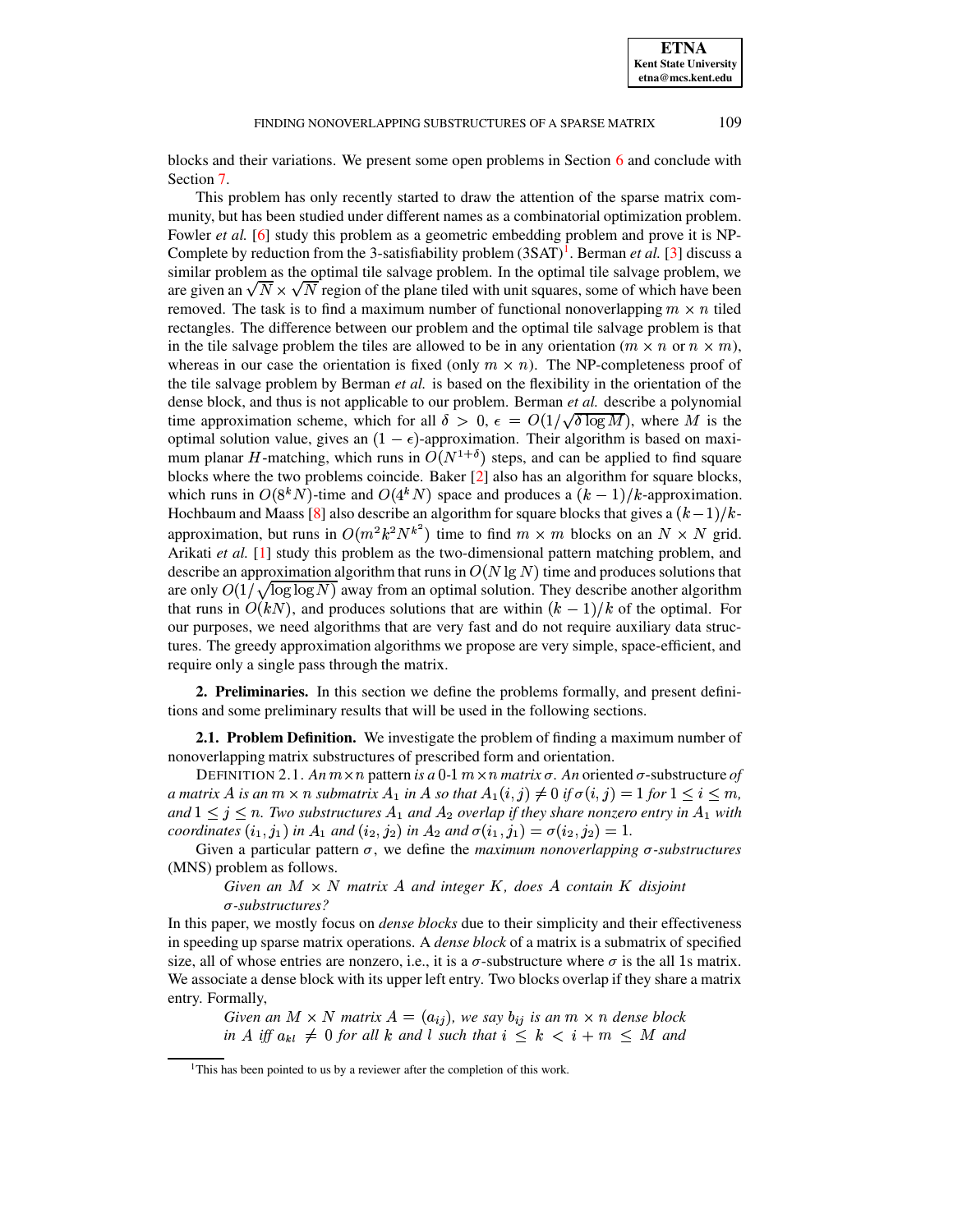$j \leq l < j + n \leq N$ . Two  $m \times n$  blocks  $b_{ij}$  and  $b_{kl}$  overlap iff  $|k - i| < m$ *and*  $|l - j| < n$ .

We define the *maximum nonoverlapping dense blocks* (MNDB) problem, which restricts the MNS problem to dense blocks as follows.

Given an  $M \times N$  matrix A, positive integers  $m$  and  $n$  that define the block *size, and a positive integer*  $K$ *, does*  $A$  *contain*  $K$  *disjoint*  $m \times n$  *dense blocks?*

**2.2. Intersection Graphs.** Although it is easy to find all specified patterns in a matrix, what we seek is a subset of *nonoverlapping* blocks. In this sense, the MNS problem is related to the *maximum independent set* (MIS) problem, which is defined as finding a maximum cardinality subset of vertices  $I$  of a graph  $G$  such that no two vertices in  $I$  are adjacent. We reveal the relation between the independent set and the nonoverlapping blocks problems using *intersection graphs* defined below.

DEFINITION 2.2. A graph G is an intersection graph of the  $\sigma$ -substructures of a matrix *if there is a bijection between the vertices of and the substructures of , such that there* is an edge in G between  $\phi(s_1)$  and  $\phi(s_2)$  if and only if  $s_1$  and  $s_2$  overlap in A.

We use  $G(A, m, n)$  to refer to the intersection graph of dense  $m \times n$  blocks in matrix A. A maximum independent set on  $G(A, m, n)$  gives a maximum number of nonoverlapping blocks in  $A$ . Thus the MNDB problem can be reduced to the maximum independent set problem, which is not even constant factor approximable. However, MNDB is not as hard as the general MIS problem, and some block intersection graphs have special structures, which can be exploited for efficient solutions. For instance, a greedy algorithm is sufficient to find a maximum number of nonoverlapping  $1 \times n$  and  $m \times 1$  blocks, since these problems reduce to a family of disjoint maximum independent set problems on interval graphs.

We will now define the class of graphs that constitute block intersection graphs. An intersection graph of a set of  $2 \times 2$  dense blocks is an induced subgraph of the so called Xgrid which consists of the usual 2 dimensional grid, and diagonals for each grid square. In general, the intersection graph of a set of  $m \times n$  dense blocks is an induced subgraph of the  $X_{mn}$  grid. Below, we first define an  $X_{mn}$  grid, and then restrict the definition to define the graph class  $X\Gamma_{mn}$  that represent graphs that can be intersection graphs for matrices.

DEFINITION 2.3. An  $M \times N X_{mn}$  grid is a graph with vertex set V and edge set E, so *that*

- $V = \{v_{ij} : 1 \le i \le M-m+1; 1 \le j \le N-n+1\}$
- $E = \{(v_{ij}, v_{kl}) : v_{ij}, v_{kl} \in V; \ |i k| < m \text{ and } |j l| < n\}$

In an  $X_{mn}$  grid, vertex  $v_{ij}$  corresponds to the block  $b_{ij}$  in the matrix, and edges correspond to all possible overlaps between blocks. However, not all induced subgraphs of the  $X_{mn}$  grid are intersection graphs of a matrix. For example, if  $b_{ij}$  and  $b_{i+m,j}$  are blocks in the matrix, then  $b_{i+1}, \ldots, b_{i+m-1}, j$  should also be in the intersection graph to ensure the intersection graph represents all blocks. Therefore, we define a graph class  $X\Gamma_{mn}$ , which adds a closure property to an  $X_{mn}$  grid to cover such cases.

DEFINITION 2.4. A graph  $G = (V, E)$  is in the graph class  $X\Gamma_{mn}$  if and only if it is an *induced subgraph of an*  $X_{mn}$  *grid and has the closure property so that* 

$$
v_{ij} \in V \text{ if } \forall i \le k < i+m, j \le l < j+m; \exists v_{st} : s \le k < s+m \text{ and } t \le l < l+n
$$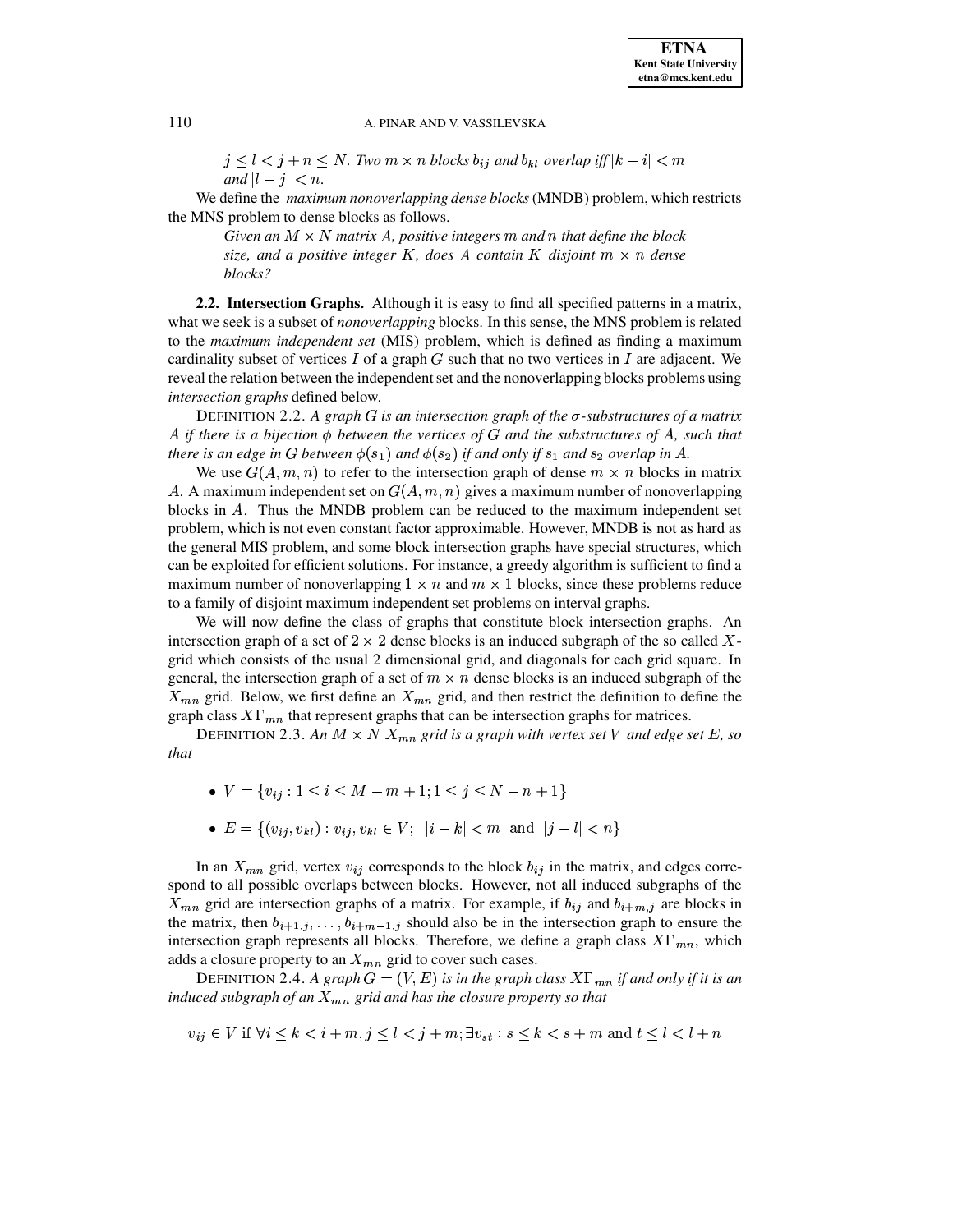

<span id="page-4-0"></span>FIG. 2.1. *Planar orthogonal drawing*

The closure property enforces that there is a vertex in the graph for each dense block in the matrix. Being an induced subgraph of an  $X_{mn}$  grid guarantees that there is an edge for each overlap. The graphs in this class are exactly the intersection graphs of the  $m \times$  $n$  blocks in a matrix, thus finding a maximum independent set of a graph in this class is equivalent to solving the MNDB problem of the corresponding dense matrix blocks. This claim is formalized by the following lemma.

<span id="page-4-2"></span>LEMMA 2.1. An *instance of the MNDB problem for finding*  $m \times n$  *nonoverlapping dense blocks in a matrix A is equivalent to an instance of MIS for a graph in*  $X\Gamma_{mn}$ *.* 

*Proof*. We show a one-to-one correspondence between intersection graphs, and graphs in  $X\Gamma_{mn}$ . Each dense block  $b_{ij}$  corresponds to the vertex  $v_{ij}$  in  $G(A,m,n)$ . By definition of the class  $X\Gamma_{mn}$ ,  $G(A, m, n) \in X\Gamma_{mn}$ , and thus any instance of an MNDB problem can be reduced to an independent set problem in a graph in  $X\Gamma_{mn}$ .

Given a graph G in  $X\Gamma_{mn}$ , define  $A = (a_{ij})$ , so that  $a_{ij}$  is a nonzero iff  $k \leq i < k+m$ and  $l \leq j \leq l + n$  for some vertex  $v_{kl}$  in G. Observe that any dense block in A must be represented by a vertex in  $G$  due to the closure property. Also, for any two adjacent vertices in  $G$ , corresponding blocks intersect in  $A$ , and no other blocks overlap, due to the definition of edges in  $X_{mn}$ . Thus, a maximum cardinality subset of nonoverlapping blocks in matrix A corresponds to a maximum independent set in  $G \in X\Gamma_{mn}$ .  $\Box$ 

The following lemma shows that removing a subset of the vertices along with their neighbors preserves the characteristics of the graph, providing the basis for greedy approximation algorithms as will be presented in Section [4.](#page-8-0)

<span id="page-4-3"></span>LEMMA 2.2. Let  $G = (V, E)$  be a graph in  $X\Gamma_{mn}$ ,  $S \subseteq V$  a subset of vertices, and  $N(S) = \{u \mid (u, v) \in E, v \in S, u \notin S\}$  be the neighborhood of S in G. Then the graph  $G'$ *induced* by  $V \setminus (S \cup N(S))$  *is still in*  $X\Gamma_{mn}$ *.* 

*Proof.* Removing a vertex and its neighbors in G corresponds to removing all nonzeros in a block in the corresponding matrix. The remaining graph is the intersection graph of the resulting matrix.  $\Box$ 

<span id="page-4-1"></span>**2.3. Planar Graphs and Orthogonal Drawings.** A graph G is *planar* if and only if there is an embedding of  $G$  on the sphere such that no two edges have a point in common besides possibly common end points. G is *cubic planar* if every vertex has degree 3.

An *orthogonal drawing* of a graph  $G$  is an embedding of  $G$  onto a 2-dimensional rectangular grid such that every vertex is mapped to a grid point and every edge is mapped to a continuous path of grid line segments connecting the end points of the edge. When  $G$  is planar, the edge paths do not cross. An example of orthogonal embedding of a planar graph is illustrated in Fig. [2.1.](#page-4-0) No two edges share a grid point, and no edge path can go through a vertex unless this vertex is an end point of the edge corresponding to the path and is an end point of the path itself. Kant  $[10]$  showed that every planar graph G with n vertices and maximum degree 3 can be drawn orthogonally on an  $O(n) \times O(n)$  grid in polynomial time.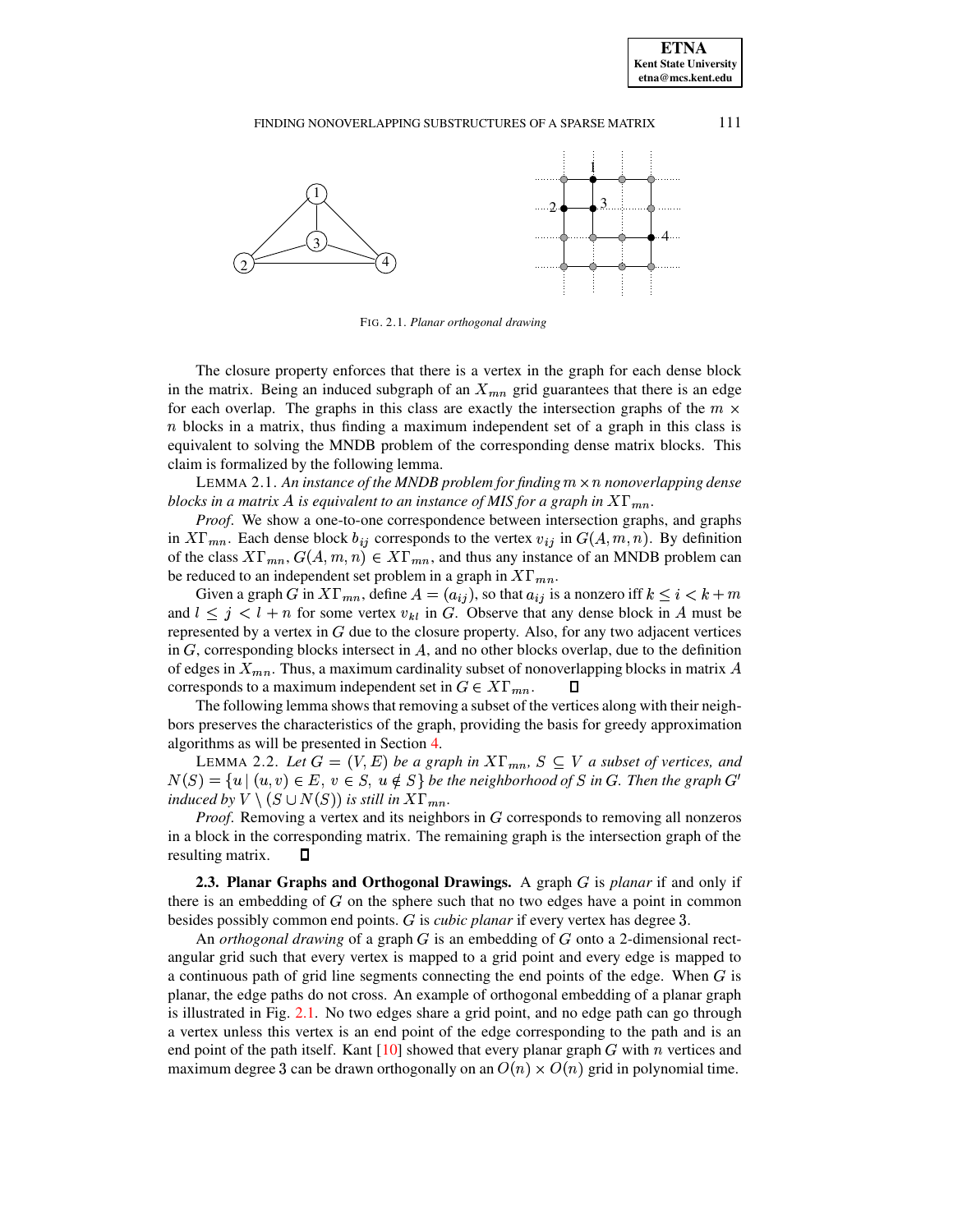

<span id="page-5-2"></span><span id="page-5-1"></span>FIG. 3.1. *Transformation to preserve closure properties*

The NP-completeness proof in the next section uses a reduction from the maximum independent set (MIS) problem on cubic planar graphs and adopts orthogonal drawings.

<span id="page-5-0"></span>**3. Complexity.** This section provesthat the MNDB problem is NP-complete using a reduction from the independent set problem on cubic planar graphs, which is NP-complete [\[7\]](#page-16-9). The same result has been reported by Fowler *et al.* [\[6\]](#page-16-3), by using a reduction from 3-satisfiability. The technique used here is significantly different than Fowler *et al.*'s. In this section, we will use  $X\Gamma$  to refer to  $X\Gamma_{22}$  for simplicity. The next lemma explains how we can retain independent set characteristics of the problem after transformations.

LEMMA 3.1. Let  $G = (V, E)$  be a graph, and  $u, v$  be two adjacent vertices in  $G$ , so that  $a$ ll neighbors of  $u$  besides  $v$  are also neighbors of  $v$ . Let  $G' = (V', E')$  be the graph  $G$  after *vertex* ¨ *is removed. The size of the maximum independent set in is equal to the size of the*  $maximum$  *independent set in*  $G'$ .

*Proof.* If vertex  $v$  is in a maximum independent set  $I$ , then none of its neighbors are in I. Thus  $I' = I \cup \{v\} \setminus \{u\}$  is an independent set in G and in G', and  $|I'| = |I|$ .

The following corollary will be used in our NP-completeness proof, as the structures in Fig. [3.1\(](#page-5-1)a) arise in our construction.

<span id="page-5-3"></span>COROLLARY 3.2. Let  $G \in XT$  contain the graph  $H$  in Fig. [3.1\(](#page-5-1)a) as an induced *subgraph so that all vertices except for possibly*  $v_1$ *,*  $v_2$  *and*  $v_3$  *have all of their neighbors in* H. Then any instance  $(G, K)$  of MIS is equivalent to the instance  $(G', K)$  of MIS for the  $graph G' = G \setminus \{w_1, w_2\}.$ 

*Proof.* By Lemma [3.1,](#page-5-2) we can remove  $w_1$  from the graph since all neighbors of  $x_1$ are neighbors of  $w_1$  as well. The reduced graph is illustrated in Fig. [3.1\(](#page-5-1)b). Again using Lemma [3.1,](#page-5-2) we can remove  $w_2$  since it covers all neighbors of  $x_2$ . Furthermore, we can apply the same transformation in reverse order to add vertices  $w_1$  and  $w_2$  to the graph in Fig. [3.1\(](#page-5-1)c). □

The following lemma describes how edges of a graph can be replaced by even length paths, while preserving independent set characteristics.

<span id="page-5-4"></span>LEMMA 3.3. Let  $G = (V, E)$  be a graph and  $e = (v_i, v_j) \in E$  be an edge. Let  $G_{e,k}$ *be* the graph G with the edge  $e$  substituted by a simple path  $v_i, w_1, w_2, \ldots, w_{2k}, v_j$  where  $k \in \mathbf{Z}^+$  and  $w_i$  are new vertices not in the original graph. Then there exists an independent *set of size*  $K$  *in*  $G$  *iff there exists an independent set of size*  $K + k$  *in*  $G_{e,k}$ *.* 

*Proof.* We present the proof for  $k = 1$ , and the result follows by induction. *Sufficiency:* Let *I* be an independent set in *G*, then either  $v_i \notin I$  or  $v_j \notin I$ . Without loss of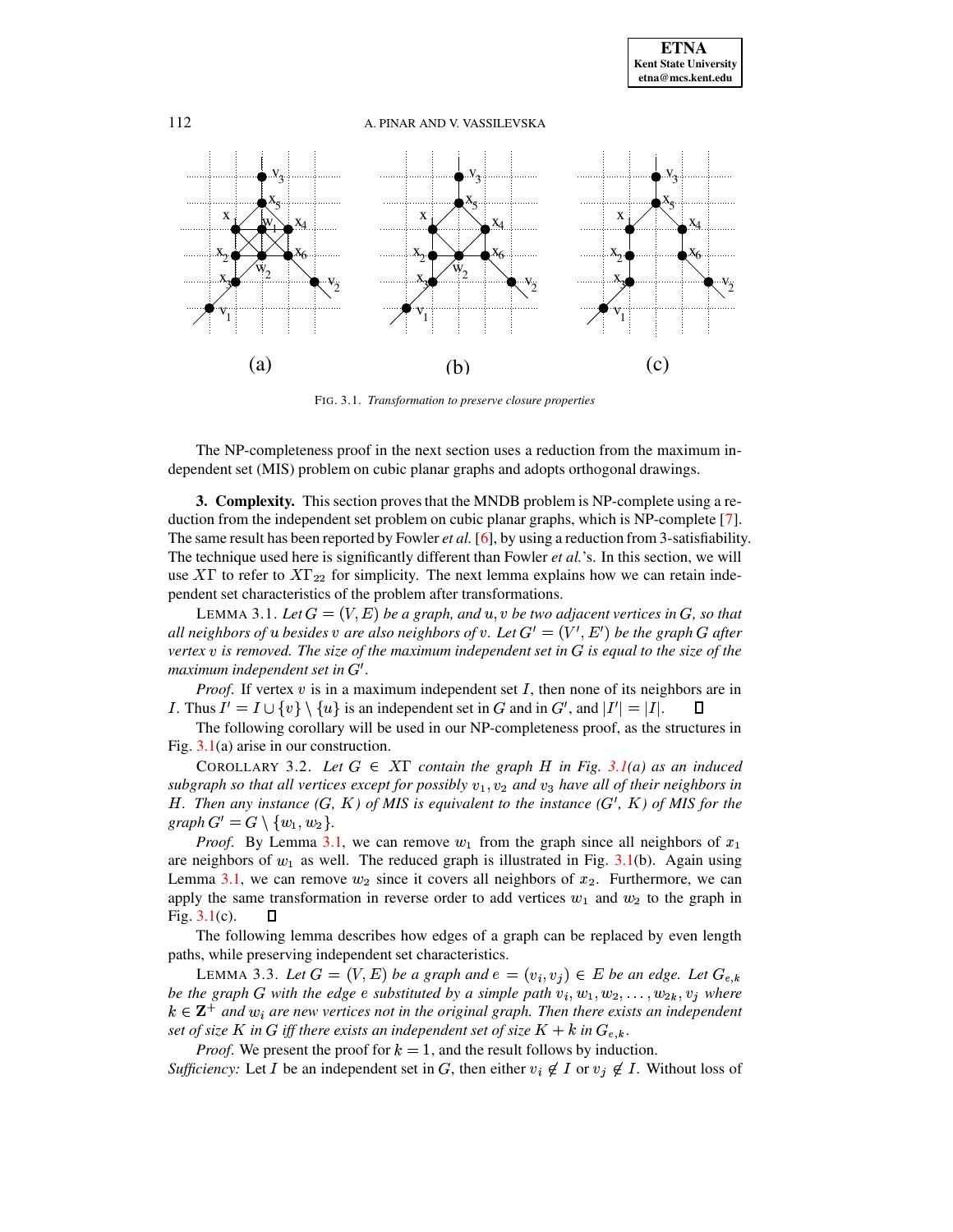

<span id="page-6-1"></span><span id="page-6-0"></span>FIG. 3.2. *Enlargement operation on Fig. 2.1 (right) for*  $k = 1$ *.* 

generality, assume  $v_i \notin I$ , then  $I' = I \cup \{w_1\}$  is an independent set in  $G_{e,k}$ . *Necessity:* Let I' be an independent set in  $G_{e,k}$ . If  $w_1 \in I'$ , then  $v_i \notin I'$ , and  $I = I' \setminus \{w_1\}$ is an independent set in G. Symmetrically, if  $w_2 \in I'$ , then  $v_j \notin I'$ , and  $I = I' \setminus \{w_2\}$  is an independent set in G. If  $w_1, w_2 \notin I'$ , then  $I = I'$  is an independent set in G.  $\Box$ 

We first analyze the complexity for  $2 \times 2$  blocks for clarity of presentation, and then extend our result to  $m \times n$  blocks for  $m, n \geq 2$ .

THEOREM 3.4. *Problem MNDB* is *NP-complete for*  $2 \times 2$  *blocks.* 

*Proof*. MNDB is clearly in NP since it is equivalent to a special case of MIS.

To show NP-hardness, we use a reduction from the independent set problem on cubic planar graphs, which is NP-complete [\[7\]](#page-16-9). We first embed a cubic planar graph orthogonally onto a grid as discussed in Section [2.3.](#page-4-1) Then we transform the embedded graph so that it is in  $X\Gamma$ . Our transformations preserve independent set characteristics so that an independent set in the transformed graph can be translated to an independent set in the original graph. Finally we use Lemma [2.1](#page-4-2) to relate the independent set problem on a graph in  $XT$ , to the MNDB problem.

Our transformations are local. We first *enlarge* the grid to make room for these transformations by inserting  $k$  new grid points between adjacent points in the original grid. An example is illustrated in Fig. [3.2](#page-6-0) for  $k = 1$ . After the enlargement, each edge is now replaced by a path of  $k$  vertices (which we distinguish from the original vertices by calling them *marks*). Two adjacent vertices in the original graph are now at a distance  $k + 1$ , which generates a  $k/2 \times k/2$  area around each vertex for local transformations. This enlargement guarantees that different transformations do not interfere with each other. In this proof, it is sufficient to use  $k = 100$ .

Our transformations consist of 2 steps. The first step guarantees that the transformed graph is in  $XT$ , to satisfy Definition 2.4. The second step ensures that each edge in the original graph is replaced by an even length path after the orthogonal embedding and transformations. Together, these steps transform the independent set problem on the cubic planar graph to an independent set problem on a graph in  $XT$ , and we can then conclude the NPcompleteness of the MNDB problem using Lemma [2.1.](#page-4-2)

Since the underlying graph is cubic, its orthogonal embedding can be decomposed into paths, bends (illustrated in Fig. [3.3](#page-7-0) (left)), and *T- junctions* (illustrated in Fig. [3.4](#page-7-1) (left)). Bends are marks for which an edge changes direction, and T-junctions are the actual vertices of the cubic planar graph. While bends and T-junctions require transformations to convert the embedded graph into a graph in  $X\Gamma$ , paths will not cause such problems.

Consider a bend  $v_{ij}$  connected to two other marks  $v_{i-1j}$  and  $v_{ij+1}$ . In a graph in XT, there must be an edge between  $v_{i-1j}$  and  $v_{i+1}$ . We can remove  $v_{ij}$ , and connect  $v_{i-1j}$  and  $v_{i,j+1}$  as in Fig. [3.3](#page-7-0) (right).

**ETNA Kent State University etna@mcs.kent.edu**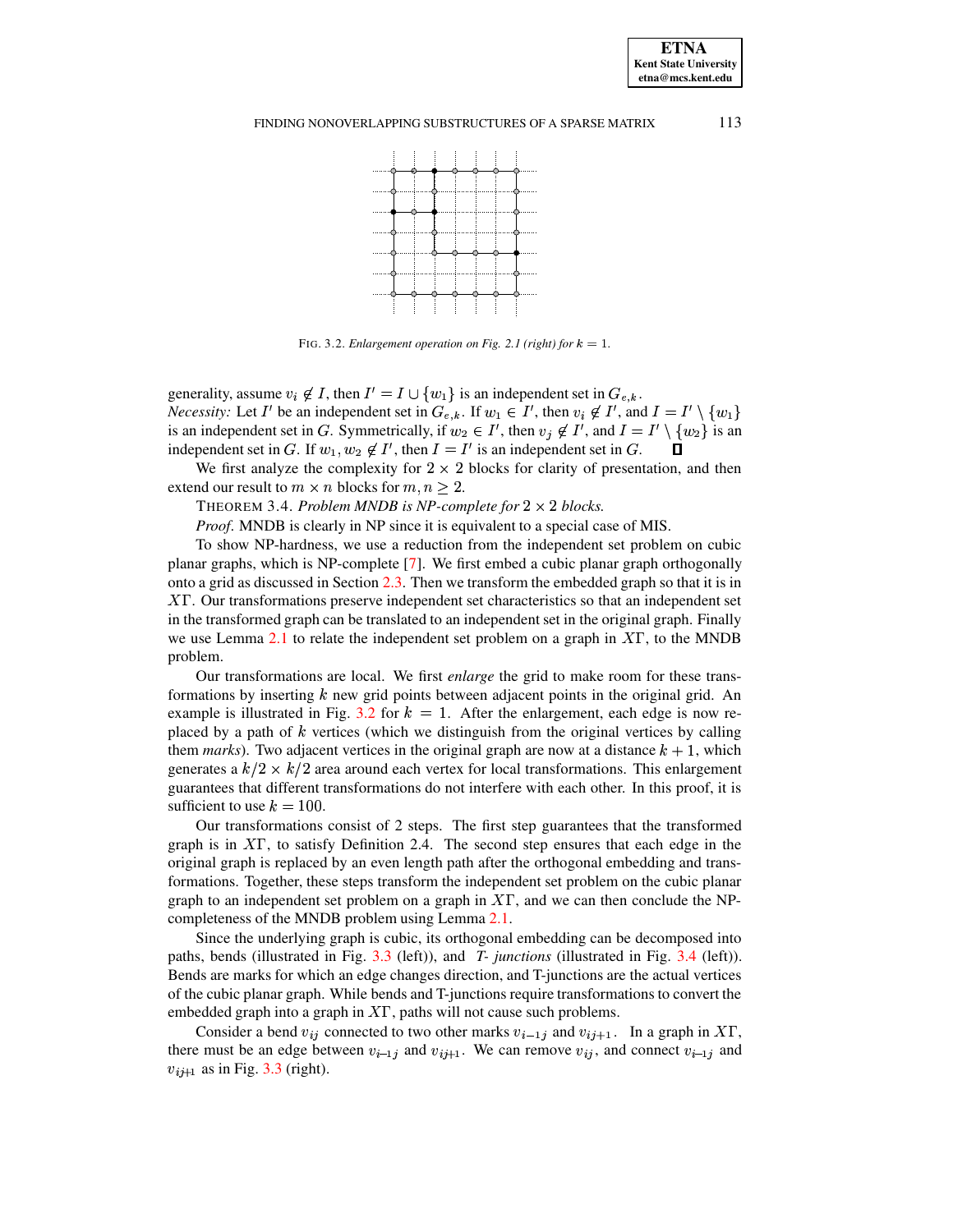

<span id="page-7-0"></span>FIG. 3.3. *Bend transformation*



<span id="page-7-1"></span>FIG. 3.4. *T-junction transformation*

Now consider a T-junction with vertex  $v_{ij}$  at the center, as illustrated in Fig. [3.4.](#page-7-1) The neighborhood of  $v_{ij}$  consists of (up to a rotation)  $v_{ij-1}$ ,  $v_{ij+1}$ , and  $v_{i-1,j}$ , none of which is a vertex in the original graph. As in the case of a bend, the problem is the absence of edges between  $v_{i,j-1}$  and  $v_{i-1,j}$ , and between  $v_{i-1,j}$  and  $v_{i,j+1}$ , for which the associated blocks overlap. Also,  $v_{ij}$  must be a vertex of the original graph, and cannot be eliminated. We can make the transformation illustrated in Fig. [3.4.](#page-7-1) However, the resulting graph is still not in  $XT$ , since it has missing vertices and does not satisfy the closure property. We use Corollary [3.2](#page-5-3) to add vertices to the graph as depicted in Fig.  $3.1$  (in reverse order, from (c) to (a)), so that the resulting graph is in  $X\Gamma$ .

By Lemma [3.3,](#page-5-4) we need each path replacing an edge of the planar graph to have even length. Because of the extra space we created for our local transformations, for each edge going through an odd number of marks there is a straight line segment going through at least 7 marks. We replace this 7 vertex segment with an 8 vertex segment, as illustrated in Fig. [3.5,](#page-8-1) to guarantee that each edge is replaced with an even length path.

These polynomial time transformations reduce the independent set problem for cubic planar graphs to an independent set problem in a graph in class  $X\Gamma$ . By Lemma [2.1,](#page-4-2) the independent set problem on a graph in  $X\Gamma$  is equivalent to a MNDB problem in a matrix, thus concluding our proof. П

Our proof is a template for the NP-completeness proofs of alternative substructures. Below, we generalize our result for arbitrary  $m \times n$  blocks. In Section [5,](#page-13-0) we will use the same template to prove NP-completeness of the MNS problem for cross and diagonal blocks.

THEOREM 3.5. *Problem MNDB* is *NP-complete for*  $m \times n$  *blocks for*  $m, n \geq 2$ .

*Proof*. We give a reduction from MIS on cubic planar graphs. Without loss of generality, we assume  $n \ge \max\{m, 3\}$ . Given a cubic planar graph  $G_P = (V_P, E_P)$ , we first embed the graph onto an  $|V_P| \times |V_P|$  grid and then enlarge this grid by  $k = 100$  to get  $G_s$ . This allows our local transformations to be mutually disjoint. For clarity of presentation, in this proof we use  $v(i, j)$  to refer to  $v_{ij}$ . In  $G_s$ , we transform each T-junction that has two vertical edges to a T-junction with two horizontal edges, as illustrated in Fig.  $3.6(a)$  $3.6(a)$ . Then by using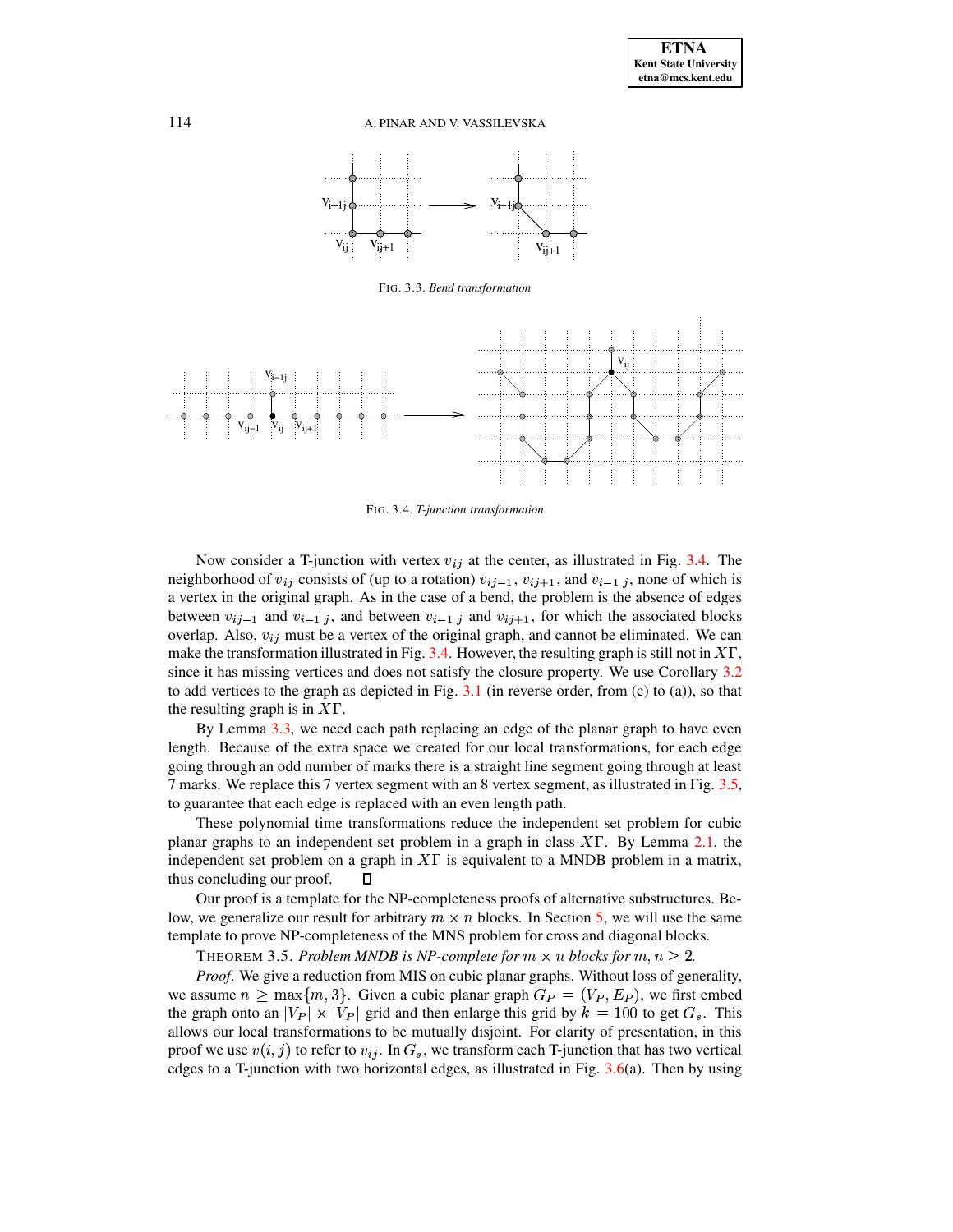



<span id="page-8-1"></span>FIG. 3.5. *Odd-to-even length transformation to preserve independent set characteristics.*



<span id="page-8-2"></span>FIG. 3.6. *Transformations on*  $G_8$ . (a) *replace* a *T*-junction with two vertical edges with another with two *horizontal edges. (b) add a horizontal edge to each path in*  $G_P$ *.* 

the transformation in Fig. [3.6\(](#page-8-2)b), we make sure that each path replacing an edge in  $G_P$  has at least one horizontal edge away from bends and T-junctions.

In the next step, we map  $G_s$  to a larger  $4mM \times 4nN$  grid  $G_L$ , so that  $v(i, j)$  on the small grid is mapped to  $v(i(4m-2), 4j(n-1))$  on the larger grid. This second enlargement allows us to control the overlaps, and thus define the paths of the graph. For each horizontal edge  $(v(i, j), v(i, j + 1))$  in the enlarged  $G_s$ , we add vertices  $v(i(4m - 2) + m - 1, (4j + 1)(n - 1)$  $(i(1(m-2)+2(m-1), (4j+2)(n-1))$ , and  $v(i(4m-2)+(m-1), (4j+3)(n-1))$ , as illustrated in Fig. [3.7\(](#page-9-0)a). A similar transformation is illustrated in Fig. [3.8](#page-9-1) (a) for vertical edges. We use different transformations for horizontal and vertical edges, since  $m$  might be 2. To avoid problems due to bends, we use the mirror images of the transformation in Figs.  $3.7(a)$  $3.7(a)$  and  $3.8(a)$  $3.8(a)$ , as illustrated in, respectively, Figs.  $3.7(b)$  and  $3.8(b)$ .

Due to our transformation in  $G_s$ , we only have T-junctions with two horizontal edges. For a T-junction with a "downward" vertical edge, we can use transformation in Fig. [3.8\(](#page-9-1)a) and mirror images of transformations in Figs. [3.7\(](#page-9-0)a), as illustrated in Fig. [3.9\(](#page-9-2)a). For a T-junction with an "upward" vertical edge, we use the transformations in Figs.  $3.8(b)$  $3.8(b)$  and  $3.7(a)$  $3.7(a)$ , as illustrated in Fig. [3.9\(](#page-9-2)b). Due to our initial enlargement to obtain  $G_s$ , all these transformations will be mutually disjoint.

We define the edge set of  $G_L$ , so that it is an induced subgraph of  $X_{mn}$ . The closure property is satisfied by construction, thus  $G_L$  is in  $X\Gamma_{mn}$ . The reduction will be complete when we guarantee that each edge in the original 3-planar graph  $G_P$  is replaced by an evenlength path in  $G_L$ . If an edge in  $G_P$  is replaced by an odd-length path in  $G_L$ , we replace a horizontal edge transformation in Fig. [3.7\(](#page-9-0)a) with the one in Fig. [3.10,](#page-9-3) which inserts four vertices, instead of three. We can choose this edge to be far from a bend or a T-junction to avoid unwanted overlaps.  $\Box$ 

<span id="page-8-0"></span>**4. Approximation Algorithms.** In this section, we discuss approximation algorithms for the maximum nonoverlapping dense blocks problem. This problem has been studied un-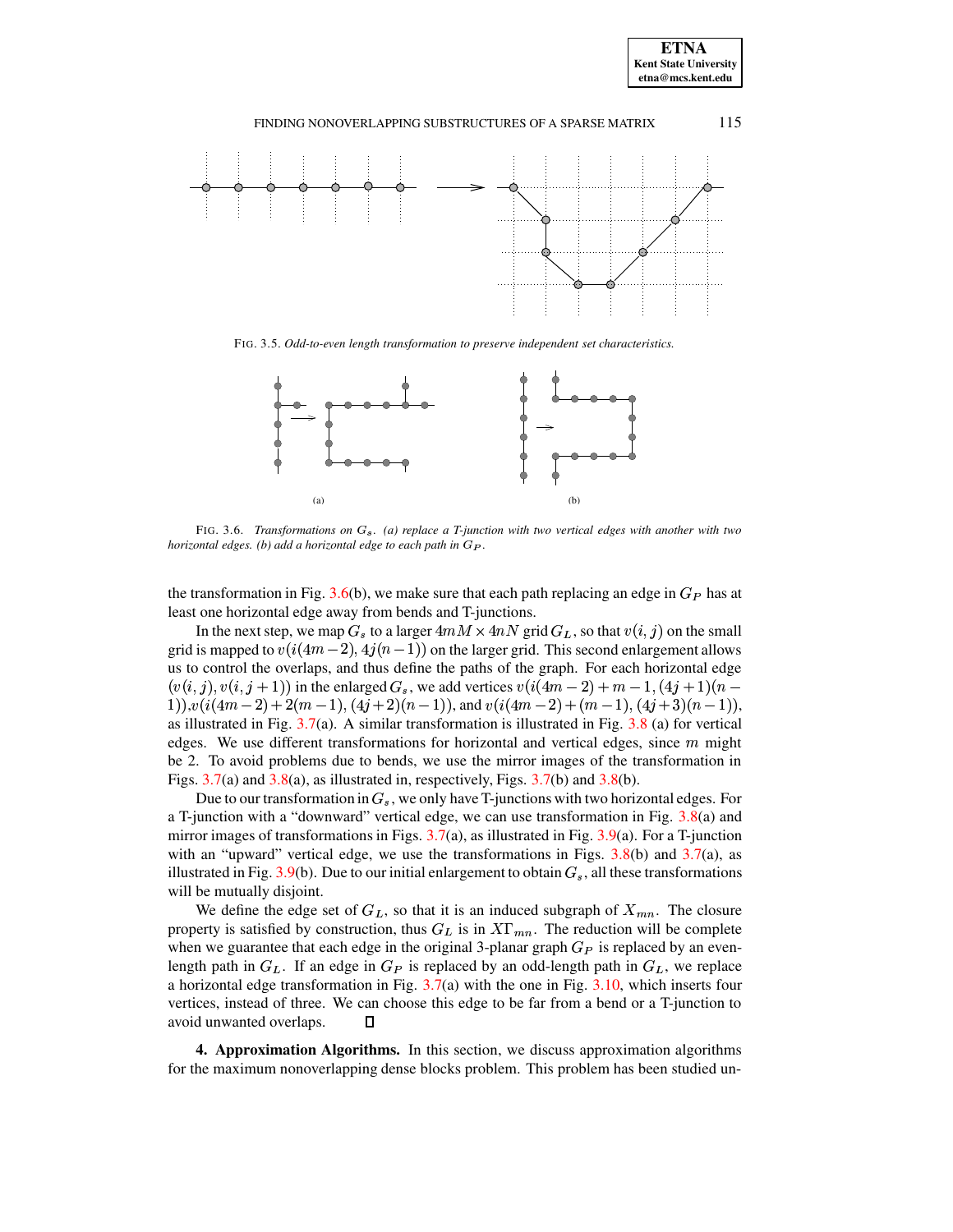

<span id="page-9-0"></span>FIG. 3.7. *Replacing horizontal edges in* á *with (a) regular transformation and (b) its mirror image. Dark* nodes are for original vertices, and shaded nodes correspond to auxiliary vertices to replace an edge between them. *Dark edges correspond to edges in*  $G<sub>L</sub>$ *, and rectangles are also drawn to illustrate overlaps.* 



<span id="page-9-1"></span>FIG. 3.8. *Two transformations to replace vertical edges in* á *. (a) The regular vertical edge transformation,* (b) its mirror image and (c) version only used for an upward edge of a T-junction. Dark nodes are for original vertices, and shaded nodes correspond to auxiliary vertices to replace an edge between them. Dark edges correspond *to* edges in  $G_L$ , and rectangles are also drawn to illustrate overlaps.



<span id="page-9-2"></span>FIG. 3.9. *Transforming T-junctions (a) with an upward edge, (b) with a downward edge.*



<span id="page-9-3"></span>FIG. 3.10. *Even to odd length transformation.*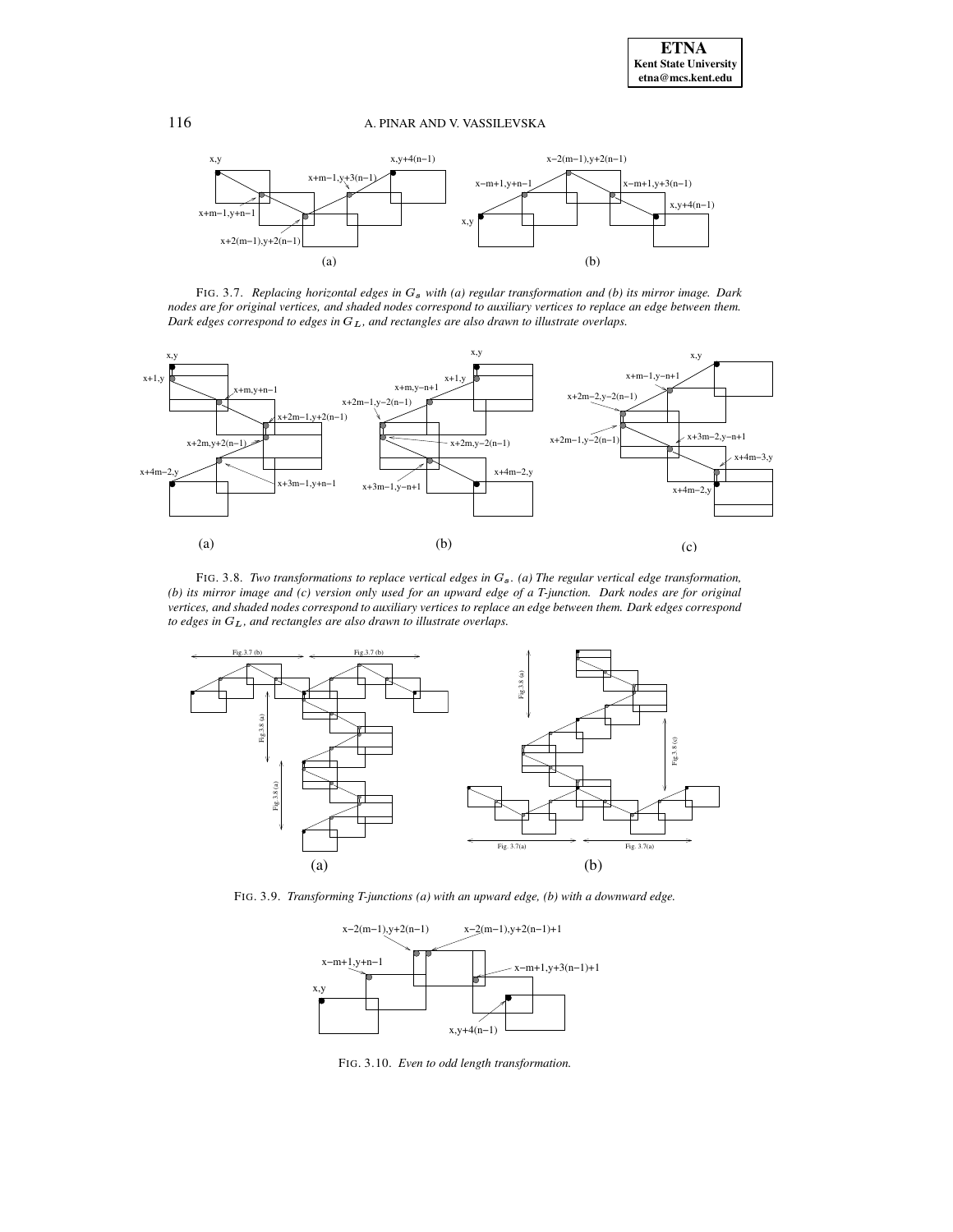#### FINDING NONOVERLAPPING SUBSTRUCTURES OF A SPARSE MATRIX 117

der different names in the literature. The optimal tile salvage problem is defined as follows. Given a  $\sqrt{N} \times \sqrt{N}$  region in the plane tiled with unit squares, some of which are disfunctional, find a maximum number of functional  $m \times n$  rectangles (in any orientation). This problem is equivalent to MNDB for square dense blocks. Berman *et al.* [\[3\]](#page-16-4) describe a polynomial time approximation scheme for the optimal tile salvage problem, *i.e.* for any  $\delta > 0$ ,  $\epsilon = O(1/\sqrt{\delta \log M})$ , an  $(1 - \epsilon)$ -approximation algorithm running in time polynomial in N and exponential in  $\delta$ . Here M is the optimal solution value. Their algorithm is based on maximum planar H-matching which runs in  $O(N^{1+\delta})$  steps for  $\delta > 0$ . Baker [\[2\]](#page-16-5) also has an algorithm for square dense blocks, which runs in  $O(8<sup>k</sup>N)$ -time and  $O(4<sup>k</sup>N)$  space and produces a  $(k-1)/k$ -approximation. Hochbaum and Maass also describe an algorithm for square blocks that gives an  $(k - 1)/k$ -approximation, but runs in  $O(m^2k^2N^{k^2})$  time to find  $m \times m$  blocks on an  $N \times N$  grid [\[8\]](#page-16-6). While these algorithms are asymptotically efficient, their practicality will be limited for our purposes. We need algorithms that are extremely fast and require very limited extra memory, since our methods will be used in a preprocessing phase, which may appear as late as the application runtime, and their runtimes need to be amortized by the speedup in subsequent operations.

Arikati *et al.* [\[1\]](#page-16-7) study this problem as the two-dimensional pattern matching problem, and describe an approximation scheme inspired by the Lipton-Tarjan method of computing approximate independent sets in graphs. Their algorithm runs in  $O(N \lg N)$  time and produces solutions that are only  $O(1/\sqrt{\log\log N})$  away from an optimal solution. They describe another algorithm that uses the shifting strategy of Baker [\[2\]](#page-16-5) and Hochbaum and Maas [\[8\]](#page-16-6). Their algorithm decomposes the matrix into supercolumns of width  $n-1$ , and then for each i,  $0 \leq i \leq k$ , the problem is separated into disconnected subproblems by removing supercolumns with numbers congruent to i mod  $(k + 1)$ . Each subproblem can be solved optimally in linear time, by algorithms that find a maximum independent set in treewidth bounded graphs [\[5,](#page-16-10) [12\]](#page-17-3). Arikati *et al.* show that using this they can obtain a solution which is within  $\frac{k}{k+1}$  of the optimal.

The special case for  $k = 2$  of the Arikati *et al.* algorithm was also pointed out to us by one of the reviewers. The algorithm can be summarized as follows. Given an input  $I$ to  $(2, 2)$  – MNDB, construct three new instances  $I_0$ ,  $I_1$ ,  $I_2$  such that instance  $I_i$  contains all blocks from I except those with upper row index j mod 3. Each instance  $I_j$  can then be solved optimally in linear time. Consider an optimal solution  $B$  to  $I$ . Every subset of  $B$ included in  $I_j$  is a solution to  $I_j$ , and since each block from  $B$  is removed from exactly one of the three new instances, some instance  $I_j$  must include at least 2/3 of the blocks in B. Therefore returning the maximum of the optimum solutions to  $I_0, I_1, I_2$  gives at least a  $2/3$  – approximation. This elegant algorithm gives the same running time and approximation ratio as the algorithm presented in this paper. Nevertheless, our  $2/3$ -approximation algorithm can be implemented to use slightly less extra space since it only needs to maintain one independent set instead of three.

We begin by presenting a simple linear time  $1/2$ -approximation to the MNDB problem with  $2 \times 2$  blocks which can be generalized for all  $\sigma$ -substructures we present. The algorithm proceeds by finding the leftmost block in the topmost row, adding it to the current independent set, and then repeating the same operation after removing this vertex and all its neighbors. At most two of the vertices can be independent among those removed from the graph, and so we have a  $1/2$ -approximation algorithm. In this section we show how to improve this approximation result by looking at an extended neighborhood of the leftmost vertex in the uppermost row. Our algorithm is based on choosing a set of vertices in the neighborhood of the leftmost vertex in the uppermost row, so that the size of this set is no less than  $2/3$  of a maximum independent set in the induced subgraph of those vertices removed from the graph.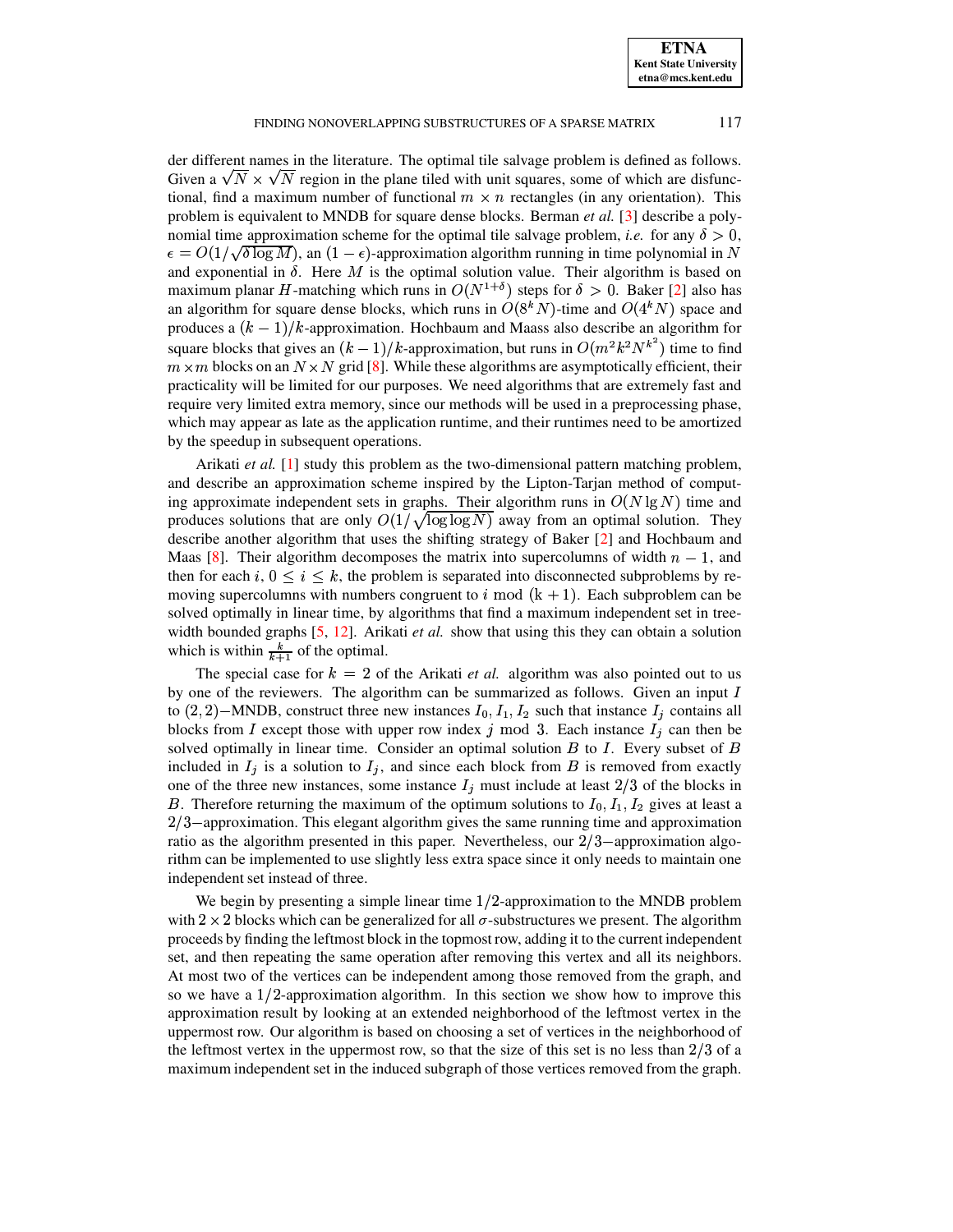

<span id="page-11-1"></span>FIG. 4.1. *Decision tree for algorithm MNDB-APX.* <sup>ê</sup> *corresponds to the leftmost vertex in the uppermost row,* and the neighboring vertices in the X-grid are marked in Fig. [4.2.](#page-11-0) We take the left branch if the label vertex is in  $V$ , and the right branch otherwise. We proceed until we reach a leaf, which contains the set S that will be added in the *independent set.*

*v*



<span id="page-11-0"></span>FIG. 4.2. *Vertex neighborhood considered for each call to BinTreeDecision. The positions*  $v_i$  are used in the *decision tree, while the positions*  $u_i$  *are only used in the analysis.* 

This generates a final solution that is  $2/3$  of the optimal, since all greedy decisions are at least  $2/3$  of the local optimal. By Lemma [2.2,](#page-4-3) the graph after removing a vertex along with all its neighbors still has the intersection graph characteristics of the original by Lemma [2.2.](#page-4-3)

We present the pseudocode of our algorithm below. The algorithm is based on the procedure **BinTreeDecision**, which is depicted as a binary decision tree in Fig. [4.1.](#page-11-1) In this tree, internal nodes indicate conditions, and the leaves list the vertices added to the independent set. Our algorithm traverses this decision tree from the root to a leaf, taking the left branch if the label vertex is in  $V$ , and the right branch otherwise. For instance, at the root of the tree, we will take the left branch  $v_5$  is in the graph, and the right branch if it is not. The leaves contain the sets  $S$  that will be added in the independent set.

<span id="page-11-2"></span>LEMMA 4.1. *Algorithm MNDB-APX runs in linear time in the number of blocks in the matrix.*

*Proof*. Each iteration of the algorithm requires a traversal of the binary decision tree from the root to a leaf, which takes at most 8 steps, thus  $O(1)$  time. Also at least one vertex is removed from the graph at each iteration. Thus the time for the decision process is linear in the number of vertices in the graph. The only other operation that affects the cost is finding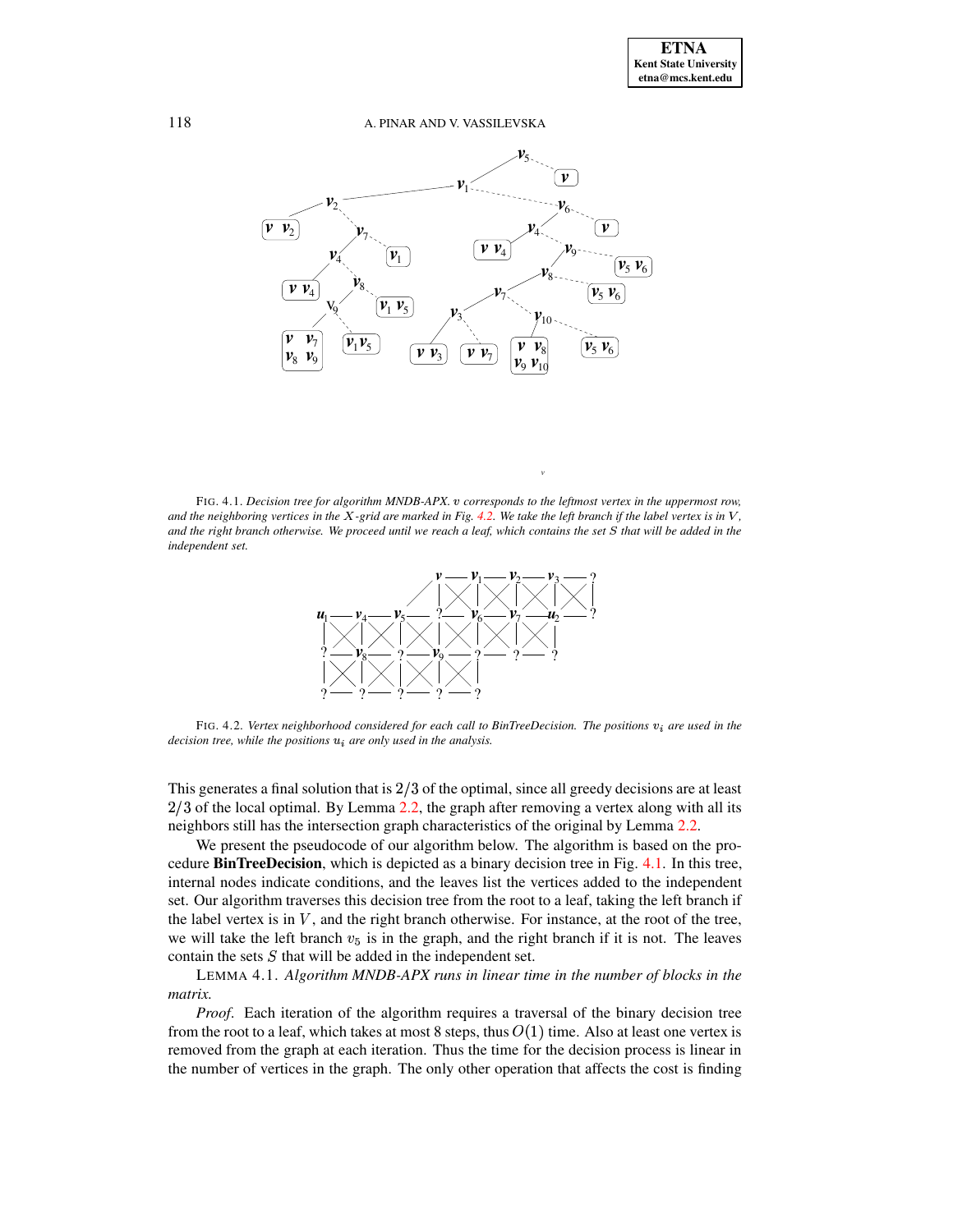the leftmost vertex in the uppermost row. In a preprocessing step one can go through the matrix in a left to right fashion and store pointers to the blocks so that  $v_{ij}$  appears before  $v_{kl}$ iff  $i < k$  or  $i = k$  and  $j < l$ . After this it takes constant time to find the current leftmost vertex on the uppermost row.  $\Box$ 



<span id="page-12-0"></span>LEMMA 4.2. *The size of the maximal independent set returned by Algorithm MNDB-APX is no smaller than* (u<> *of the size of maximum independentset on the intersection graph.*

*Proof.* The proof is based on case by case analysis. We show that  $BinTreeDecision(v)$ of Fig. [4.1](#page-11-1) always returns an independent set S such that  $N(S)$  contains no independent set larger than 1.5  $|S|$ , where  $N(S)$  denotes the neighborhood of S, i.e., the set of vertices in S or adjacent to a vertex in  $S$ . Below we examine the binary search tree case by case:

 $v_5 \notin V$   $S = \{v\}$ , and  $v$  and its neighbors form a clique with MIS size 1. ôiõ ÷ø  $v_1 \notin V$  By the closure property  $v_2 \notin V$ , and we have the following:  $v_6 \notin V$   $S = \{v\}$ , and  $v$  and its neighbors form a clique with MIS size 1. ô©ÿ ÷ø  $v_4 \in V$   $S = \{v, v_4\}$ , and  $N(S)$  has MIS size at most 3.  $v_4 \notin V$  By the closure property  $u_1 \notin V$ . In this case, if one of  $v_9$  or  $v_8$ is not in V, then  $S = \{v_5, v_6\}$ , since their neighborhood has MIS size at most 3. Otherwise,  $v_8, v_9 \in V$ :  $v_7 \notin V$  This implies  $u_2 \notin V$  and:  $v_{10} \notin V$   $S = \{v_5, v_6\}$  and  $N(S)$  has MIS size at most 3.  $v_{10} \in V$   $S = \{v, v_8, v_9, v_{10}\}$ , and  $N(S)$  has MIS size at most 6.  $v_7 \in V$  $v_3 \in V$   $S = \{v, v_3\}$ , and  $N(S)$  has MIS size at most 3.  $v_3 \notin V$   $S = \{v, v_7\}$ , and  $N(S)$  has MIS size at most 3. ôUý ÷ø  $v_2 \in V$   $S = \{v, v_2\}$ , and  $N(S)$  has MIS size at most 3.  $v_2 \notin V$  By the closure property  $v_3 \notin V$ , and  $v_7 \notin V$   $S = \{v_1\}$ ,  $v_1$  and its neighbors form a clique, and the MIS is of size 1.  $v_7 \in V$  $v_4 \in V$   $S = \{v, v_4\}$ , and  $N(S)$  has MIS size at most 3.  $v_4 \notin V$  By the closure property  $u_1 \notin V$ , and if one of  $v_8$  or  $v_9$  is not in V, then  $S = \{v_1, v_5\}$ , and  $N(S)$  has a MIS size at most 3. Otherwise if  $v_8, v_9 \in V$ , then  $S = \{v, v_7, v_8, v_9\}$ , and  $N(S)$ has MIS size at most 6.

 $\Box$ 

THEOREM 4.3. *Algorithm MNDB-APX is a linear time, 2/3-approximation algorithm*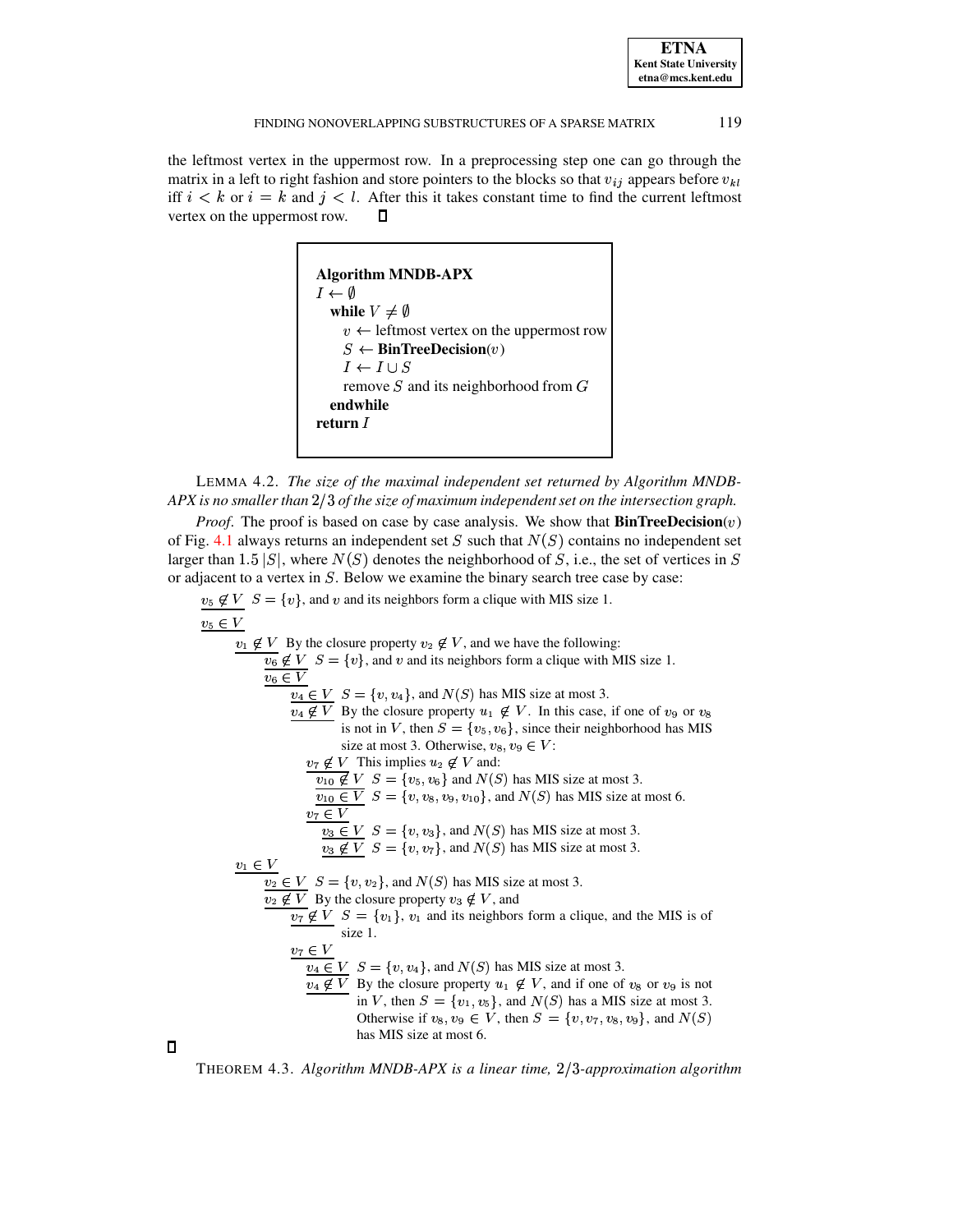#### 120 A. PINAR AND V. VASSILEVSKA

$$
\left(\begin{array}{c} a_{00} & a_{01} & a_{02} \\ a_{10} & a_{11} & a_{12} \\ a_{20} & a_{21} & a_{22} \end{array}\right) \quad \left(\begin{array}{c} a_{02} \\ a_{01} & a_{12} \\ a_{00} & a_{11} & a_{22} \\ a_{10} & a_{21} \\ a_{20} \end{array}\right) \quad \left(\begin{array}{c} a_{00} \\ a_{10} & a_{01} \\ a_{20} & a_{11} & a_{02} \\ a_{21} & a_{12} \\ a_{22} \end{array}\right)
$$

$$
(a) \quad (b) \quad (c)
$$

FIG. 5.1. *Matrix rotations. (a) the original matrix, (b) after Rotation 1, (c) after Rotation 2.*

## <span id="page-13-1"></span>*for the MNDB problem.*

*Proof*. Follows directly from Lemma [4.1](#page-11-2) and Lemma [4.2.](#page-12-0)  $\Box$ 

A generalization of our 2/3-approximation algorithm for larger blocks is still under investigation. We expect the runtime and the approximation ratio to depend on the block size.

<span id="page-13-0"></span>**5. Alternative Substructures.** We have so far focused our discussions on finding dense rectangular blocks in a matrix. In this section, we will discuss generalizations of our results to alternative substructures that might be exploited to improve memory performance. We will first discuss diagonal blocks. Then we will introduce a *cross* substructure and its variants, and prove that the MNS problem is NP-complete for finding these substructures.

**5.1. Diagonal Blocks.** In many applications, nonzeros of the sparse matrix are lined around the main diagonal in the form of long diagonals. This makes diagonal blocks a nice alternative to rectangular blocks. We define a diagonal block as follows. Given an  $M \times N$ matrix  $A = (a(i, j))$ , we say  $d(i, j)$  is an  $m \times n$  diagonal block in A iff

$$
\forall k, l; i \le l < i + m; 0 \le k < n; a(l + k, j + k) \ne 0.
$$

To find diagonal blocks in a sparse matrix, we can rotate the positions of the matrix entries to transform diagonal blocks to rectangular blocks and vice versa, so that our results for rectangular blocks can be applied to diagonal blocks. Our rotations are depicted in Fig. [5.1,](#page-13-1) and defined as follows.

Rotation 1: *Given an M*  $\times$  *N matrix A, its rotated matrix*  $A_R$  *is an*  $(M+N-1)\times N$  *matrix so that*¦

- $A_R(i+N-j-1, j) = A(i, j)$  for  $i = 0, 1, ...M-1$  and  $j = 0, 1, ...N-1$ .
- All other entries of  $A_R$  are 0.

Rotation 2: *Given an M*  $\times$  *N matrix A, its rotated matrix*  $A_R$  *is an*  $(M+N-1)\times N$  *matrix so that*¦

- $A_R(i + j, j) = A(i, j)$  for  $i = 0, 1, \dots M 1$  and  $j = 0, 1, \dots N 1$ .
- All other entries of  $A_R$  are 0.

THEOREM 5.1. *Given matrix A, let*  $A_1$  and  $A_2$  be its rotated matrices under Rotation 1 and Rotation 2, respectively.  $d(i, j)$  is a diagonal block in A, if and only if  $d(i + N - j - 1, j)$ is a rectangular block in  $A_1$ , and  $d(i, j)$  is a rectangular block in  $A$ , if and only if  $d(i + j, j)$ *is a diagonal block in*

*Proof.* By definition  $d(i, j)$  is a diagonal block in A if and only if for all  $k, l: 0 \leq k$  $m;~0\leq l < n,$   $A(i+k, j+l)\neq 0$ . This translates to  $A_1(i+k+N-j-l-1, j+l)\neq 0$ with Rotation 1, and  $A_2(i + k + j + l, j + l) \neq 0$ . Necessity follows from the definition of a diagonal block, and sufficiency follows from the fact that the only nonzeros in  $A_1$  and  $A_2$ are those defined by nonzeros in  $A$ .  $\Box$ 

COROLLARY 5.2. *Algorithm MNDB-APX, composed with Rotation 1, is a linear time*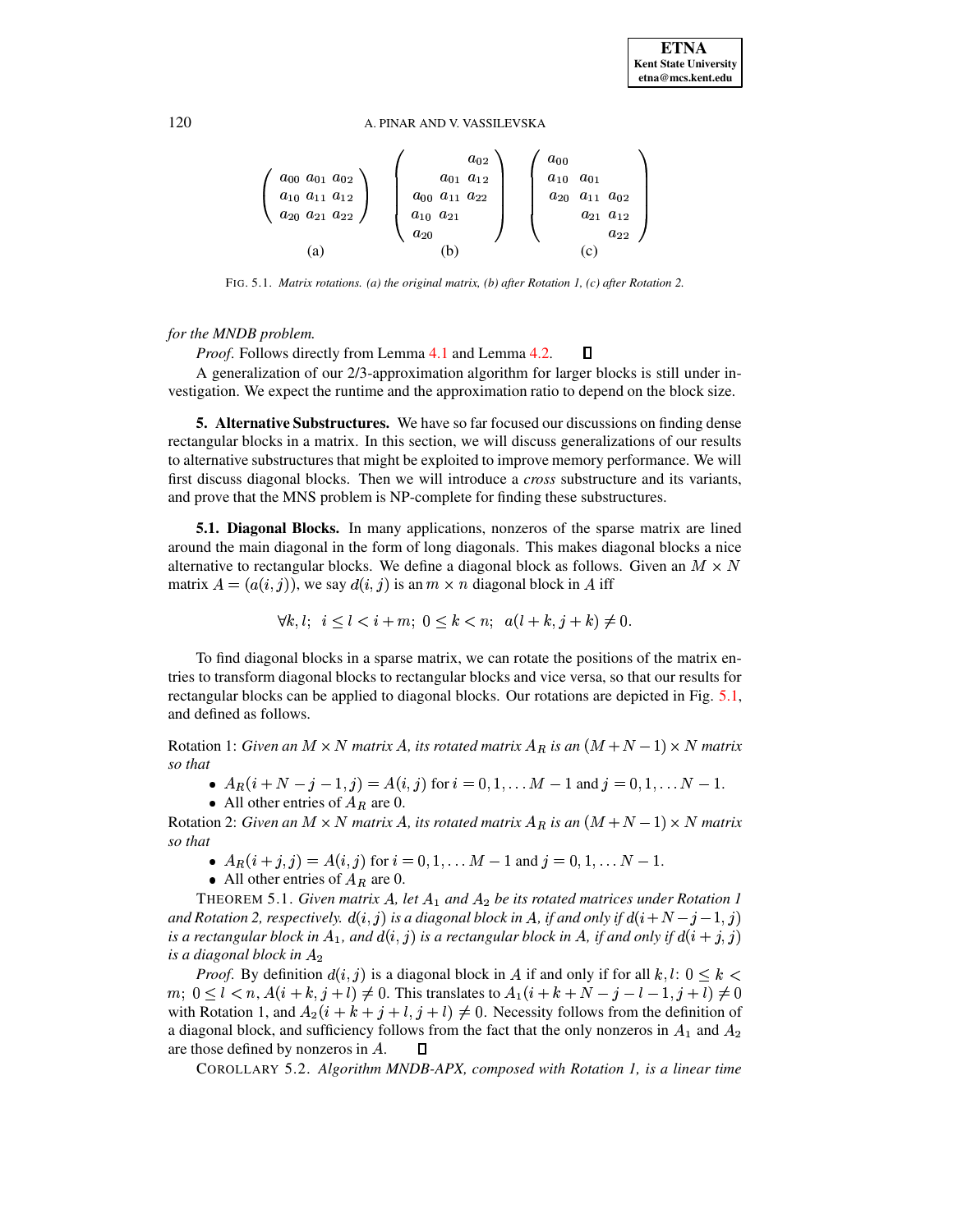#### FINDING NONOVERLAPPING SUBSTRUCTURES OF A SPARSE MATRIX 121

| $\left(\begin{array}{c} x \\ x \ x \end{array}\right)$ | $\left(\begin{array}{cc} x & x \\ x & x \end{array}\right)$ | $\left(\begin{array}{c} x & x \\ x \\ x & x \end{array}\right)$ |  |
|--------------------------------------------------------|-------------------------------------------------------------|-----------------------------------------------------------------|--|
| (a)                                                    | (b)                                                         | (c)                                                             |  |

FIG. 5.2. *(a) Cross block, (b) diagonal cross block, (c) jagged cross block*

## <span id="page-14-0"></span>(u<>*-approximation algorithm for the problem of finding a maximum number of nonoverlapping diagonal blocks.*

COROLLARY 5.3. *Given a matrix A and a positive integer K, deciding if A has at least nonoverlapping diagonal blocks is NP-complete.*

**5.2. Cross Blocks.** Various regular substructures in a sparse matrix can be exploited to improve memory performance of sparse matrix computations. One possibility is the cross blocks depicted in Fig.  $5.2(a)$  $5.2(a)$ . We will identify a cross block with its center, that is, we say  $c(i, j)$  is a cross block in a matrix A if A has nonzeros at positions  $(i, j)$ ,  $(i, j - 1)$ ,  $(i - 1, j)$ ,  $(i, j + 1)$ , and  $(i + 1, j)$ . Below, we prove that finding a maximum number of nonoverlapping cross blocks is NP-complete by using our proof of Theorem [3.4](#page-6-1) as a template.

THEOREM 5.4. *Given a matrix A and a positive integer K , deciding if A has at least K nonoverlapping cross blocks is NP-complete.*

*Proof*. This problem can be reduced to the independent set problem, and thus it is in NP. For the NP-completeness proof we use a reduction from the independent set problem on cubic planar graphs. First we embed the cubic planar graph onto a grid and then enlarge the grid as we did for the proof of Theorem [3.4.](#page-6-1) We can replace each vertex on this grid with a cross pattern in the matrix. Formally, for an  $M \times N$  grid, we define a  $2M + 1 \times 2N + 1$ matrix, where grid point  $(i, j)$  is replaced by a cross centered at  $(2i + 1, 2j + 1)$  in the matrix. A does not have any other nonzeros besides those in cross blocks corresponding to vertex points. There are no cross blocks in A, besides those representing grid points. Also observe that unlike the case for rectangular blocks, bends and T-junctions do not cause any problems, since the crosses to the left and below the corner vertex of a bend do not overlap.

The only problem is to make sure each edge in  $G$  is replaced by an even length path, for which we use the transformation in Fig. [5.3.](#page-15-1) This transformation replaces a chain of odd length with a chain of even length to guarantee each edge in  $G$  is replaced with even length paths.  $\Box$ 

We can use matrix rotations to reduce the problems of finding other blocks in Fig. [5.2](#page-14-0) (b) and (c) to the problem of finding cross blocks as in Fig. [5.2\(](#page-14-0)a). For instance, Rotation 1 transforms jagged crosses, which are illustrated in Fig. [5.2\(](#page-14-0)c) to regular crosses, and  $c(i, j)$  is a diagonal cross block in an  $M \times N$  matrix, iff  $c(i+N-j-1,j)$  is a jagged cross block (Fig. [5.2\(](#page-14-0)c)) in its rotated matrix. Similar transformations can be used to transform cross blocks to other jagged blocks, and vice versa.

Rotation 3, as defined below and depicted in Fig. [5.4,](#page-15-2) transforms diagonal cross blocks of Fig. [5.2\(](#page-14-0)b) to regular cross blocks.

Rotation 3: *Given an*  $M \times N$  *matrix A, its rotated matrix*  $A_R$  *is an*  $(M+N-1) \times (M+N-1)$  $matrix so that$ 

- $A_R(i-j+N-1,i+j) = A(i,j)$  for  $i = 0,1,...,M-1$  and  $j = 0,1,...,N-1$ .
- All other entries of  $A_R$  are 0.

These transformations can be used to prove NP-completeness of deciding if there are a specified number of nonoverlapping jagged and diagonal cross blocks in a matrix. For brevity, we are not giving the details here. As an approximation solution, the greedy algorithm that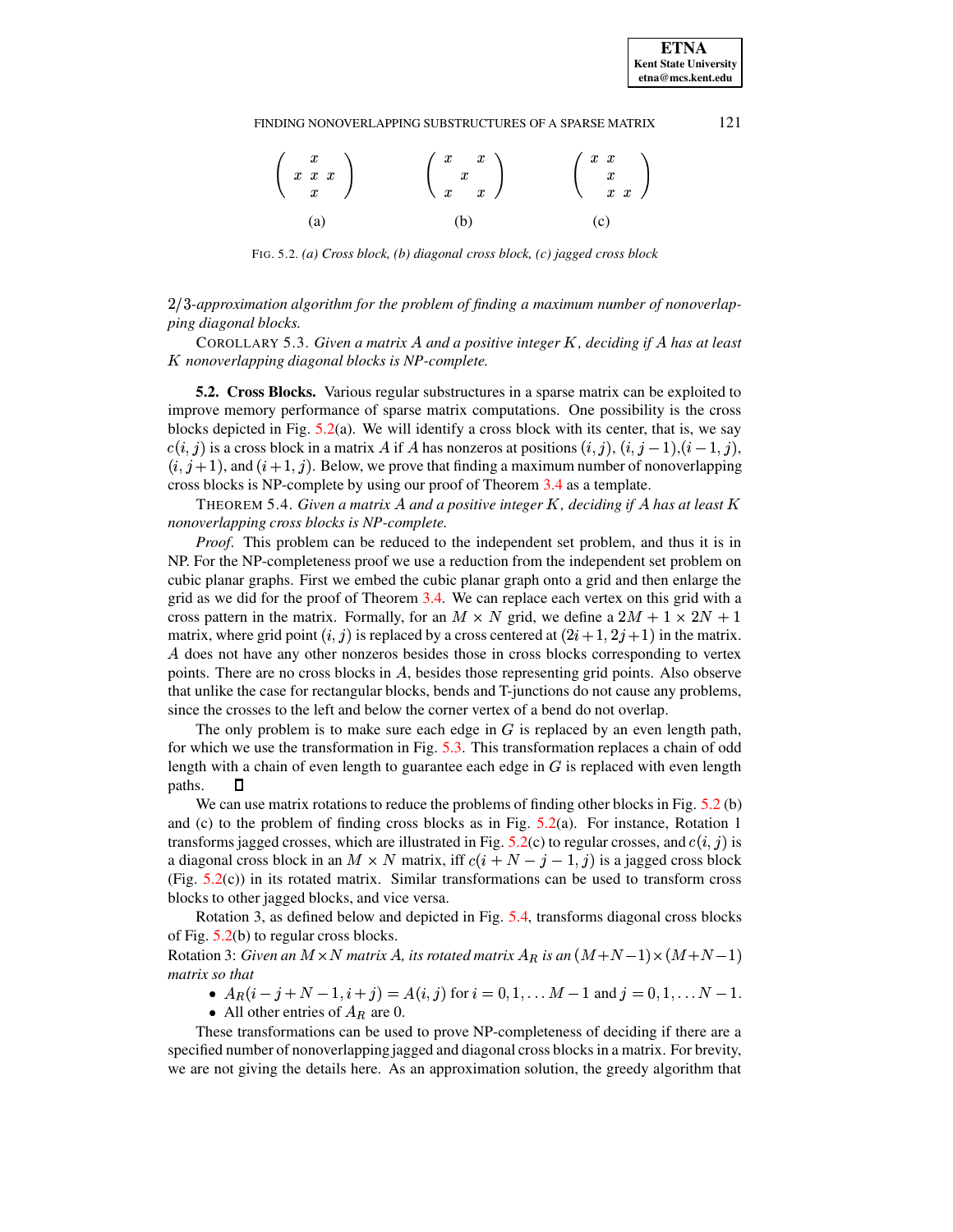

<span id="page-15-1"></span>FIG. 5.3. *Odd- to even-length path transformation for cross blocks.*

|                            | $a_{02}$                         |
|----------------------------|----------------------------------|
| $a_{00}$ $a_{01}$ $a_{02}$ | $a_{01}$<br>$a_{12}$             |
| $a_{10}$ $a_{11}$ $a_{12}$ | $a_{00}$<br>$a_{11}$<br>$a_{22}$ |
| $a_{20}$ $a_{21}$ $a_{22}$ | $a_{10}$<br>$a_{21}$             |
|                            | $a_{20}$                         |
| a                          | b                                |

FIG. 5.4. *Matrix Rotations. (a) the original matrix, (b) after Rotation 3.*

<span id="page-15-2"></span>chooses the leftmost block in the upper most row will yield a  $1/2$ -approximation algorithm for finding cross blocks and all its variations.

<span id="page-15-0"></span>**6. Open Problems.** This work studies a new problem for the sparse matrix computations community, and brings forth many open problems. One interesting family of problems is the design of heuristics for larger blocks and different substructures, and developing better approximation algorithms. As we discussed in Section [4,](#page-8-0) it may be possible to generalize our  $2/3$ -approximation algorithm for larger blocks, where the runtime complexity is likely to depend on the block size. Another open problem is whether one can improve the approximation ratio by looking at a larger neighborhood of the leftmost vertex of the uppermost row. Finally, one may search for different heuristics to apply to different dense substructure problems. For instance, although the greedy left-uppermost block heuristic still gives a  $1/2$ -approximation, the neighborhood structure of the cross block is fairly different from that of the rectangular block, and thus our  $2/3$ -approximation algorithm cannot be applied directly.

Another approach to reducing memory indirection is selectively replacing structural zeros of the matrix with numerical zeros. Doing this would improve memory performance and may result in significant speedups, even though the number of floating point operations may increase [\[15\]](#page-17-2). This technique calls for another interesting combinatorial problem. In this case, we need to choose blocks to make sure all nonzeros are covered, and we try to do this by using as few blocks as possible. We call this problem the *minimum block cover problem* and define it as follows.

 $G$ iven a sparse matrix  $A$ , and an oriented substructure  $\alpha$ , place a minimum *number of substructures on , so that all its nonzeros are covered.*

Fowler *et al.* [\[6\]](#page-16-3) proved that this problem is NP-complete. Nevertheless, good approxi-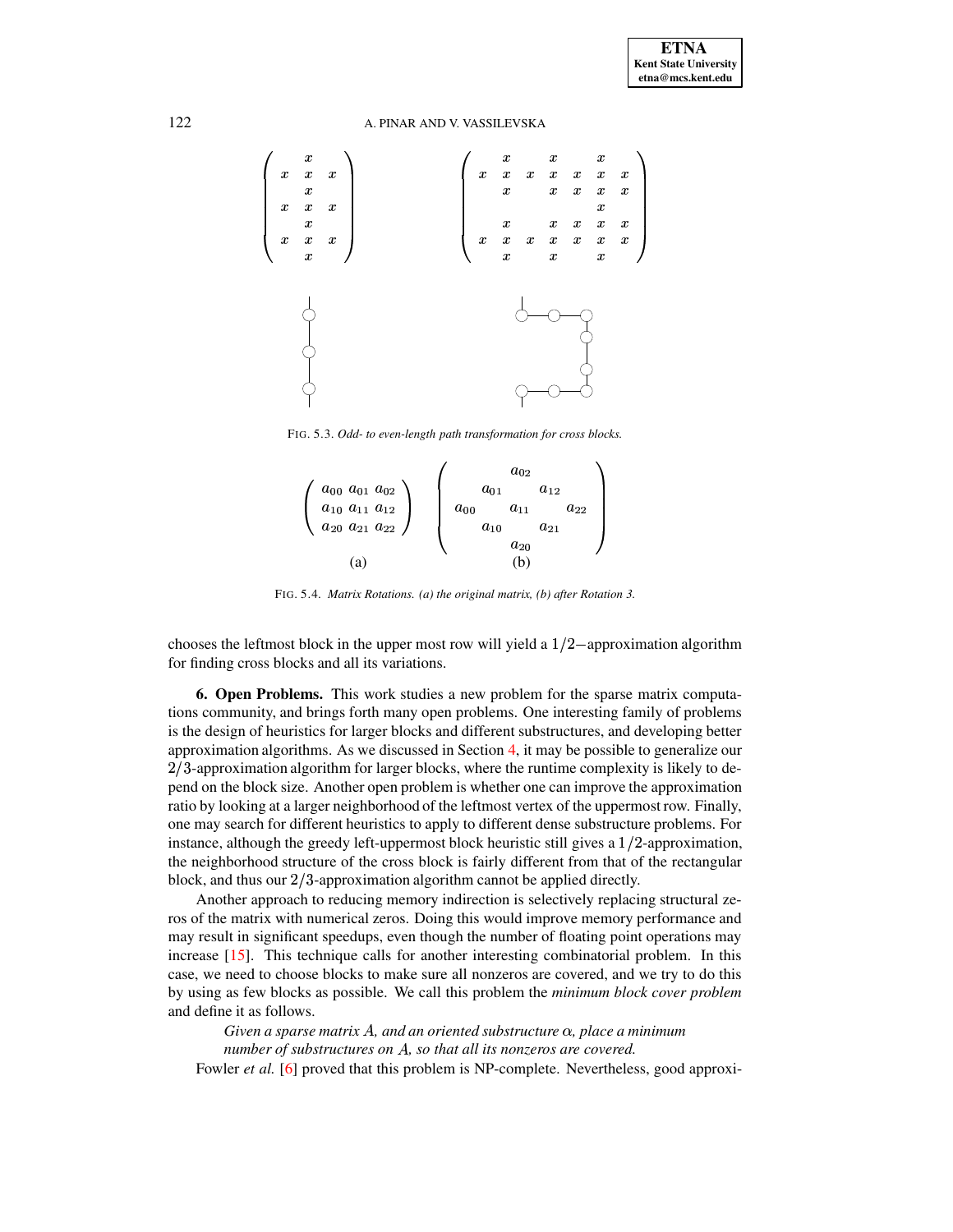mation algorithms for covering sparse matrices would be valuable.

Finally, in this paper we considered finding only one specified structure in the matrix. However, it is possible to split a matrix into three or more matrices (e.g.,  $A = A_d^2 + A_d^1 + A_s$ ), so that each matrix contains a different substructure. Vuduc did some empirical work on splitting into multiple matrices [\[14\]](#page-17-4). In such a decomposition, the objective is minimizing the total number of blocks in all matrices. Clearly, this problem is much harder, and even good approximation algorithms (provably or practically) would be valuable.

<span id="page-16-2"></span>**7. Conclusion.** We studied the problem of finding maximum number of nonoverlapping substructures in a sparse matrix, which we called the *maximum nonoverlapping substructures* problem. Such substructures can be exploited to improve memory performance of sparse matrix operations by reducing the number of memory indirections. We focused on  $m \times n$  dense blocks as a substructure (maximum nonoverlapping dense blocks problem) due to their frequency in sparse matrices arising in various applications, and to their effectivenessin decreasing extra load operations. We investigated the relation between the maximum independent set problem and the maximum nonoverlapping substructures problem, and defined a class of graphs where the independent set problem is equivalent to the maximum nonoverlapping dense blocks problem. We used this relation to prove the NP-completeness of the maximum nonoverlapping dense blocks problem. Our proof used a reduction from the maximum independent set problem on cubic planar graphs and adopted orthogonal drawings of planar graphs. We discussed generalizations of our results to alternative substructures and observed the relation between diagonal and rectangular blocks to show that the two MNS problems are equivalent and one can be reduced to the other by a matrix transformation. We also discussed cross blocks and proved that the MNS problem is NP-complete for cross blocks.

We presented an approximation algorithm for the maximum nonoverlapping dense blocks problem for  $2 \times 2$  blocks. Our algorithm requires only linear time and space, generates solutions whose sizes are within  $2/3$  of the optimal, and can be used to approximate MNS on diagonal blocks as well.

**Acknowledgments.** We are grateful to the three anonymous referees for their valuable comments on the earlier version of this paper.

#### **REFERENCES**

- <span id="page-16-7"></span><span id="page-16-5"></span>[1] S. R. ARIKATI, A. DESSMARK, A. LINGAS, AND M. V. MARATHE, *Approximation algorithms for maximum two-dimensional pattern matching*, Theoret. Comput. Sci., 255 (2001), pp. 51–62.
- [2] B. BAKER, *Approximation algorithms for np-complete problems on planar graphs*, in Proc. 24th IEEE Symp. on Foundations of Computer Science, 1983, pp. 265–273.
- <span id="page-16-4"></span>[3] F. BERMAN, D. JOHNSON, T. LEIGHTON, P. SHOR, AND L. SNYDER, *Generalized planar matching*, J. Algorithms, 11 (1990), pp. 153–184.
- <span id="page-16-1"></span>[4] A. J. C. BIK AND H. A. G. WIJSHOFF, *Automatic nonzero structure analysis*, SIAM J. Comput., 28 (1999), pp. 1576–1587.
- <span id="page-16-10"></span>[5] H. L. BODLAENDER, *Dynamic programming on graphs of bounded treewidth*, Lecture Notes in Comput. Sci., 317, Springer, Berlin,(1988), pp. 105–118.
- <span id="page-16-3"></span>[6] R. J. FOWLER, M. S. PATERSON, AND S. L. TANIMOTO, *Optimal packing and covering in the plane are np-complete*, Inform. Process. Lett., 12 (1981), pp. 133–137.
- <span id="page-16-9"></span>[7] M. R. GAREY AND D. S. JOHNSON,*Computers and intractability. A guide to the theory of NP-completeness. A Series of Books in the Mathematical Sciences.*, W.H. Freeman and Company, San Francisco, Calif., 1979.
- <span id="page-16-6"></span>[8] D. S. HOCHBAUM AND W. MAASS, *Approximation schemes for covering and packing problems in image processing and vlsi*, J. Assoc. Comput. Mach., 32 (1985), pp. 130–136.
- <span id="page-16-0"></span>[9] E. IM, K. YELICK, AND R. VUDUC, *Sparsity: An optimization framework for sparse matrix kernels*, Int. J. High Performance Comput. Appl., 18 (2004).
- <span id="page-16-8"></span>[10] G. KANT, *Drawing planar graphs using the canonical ordering*, Algorithmica, 16 (1996), pp. 4–32.